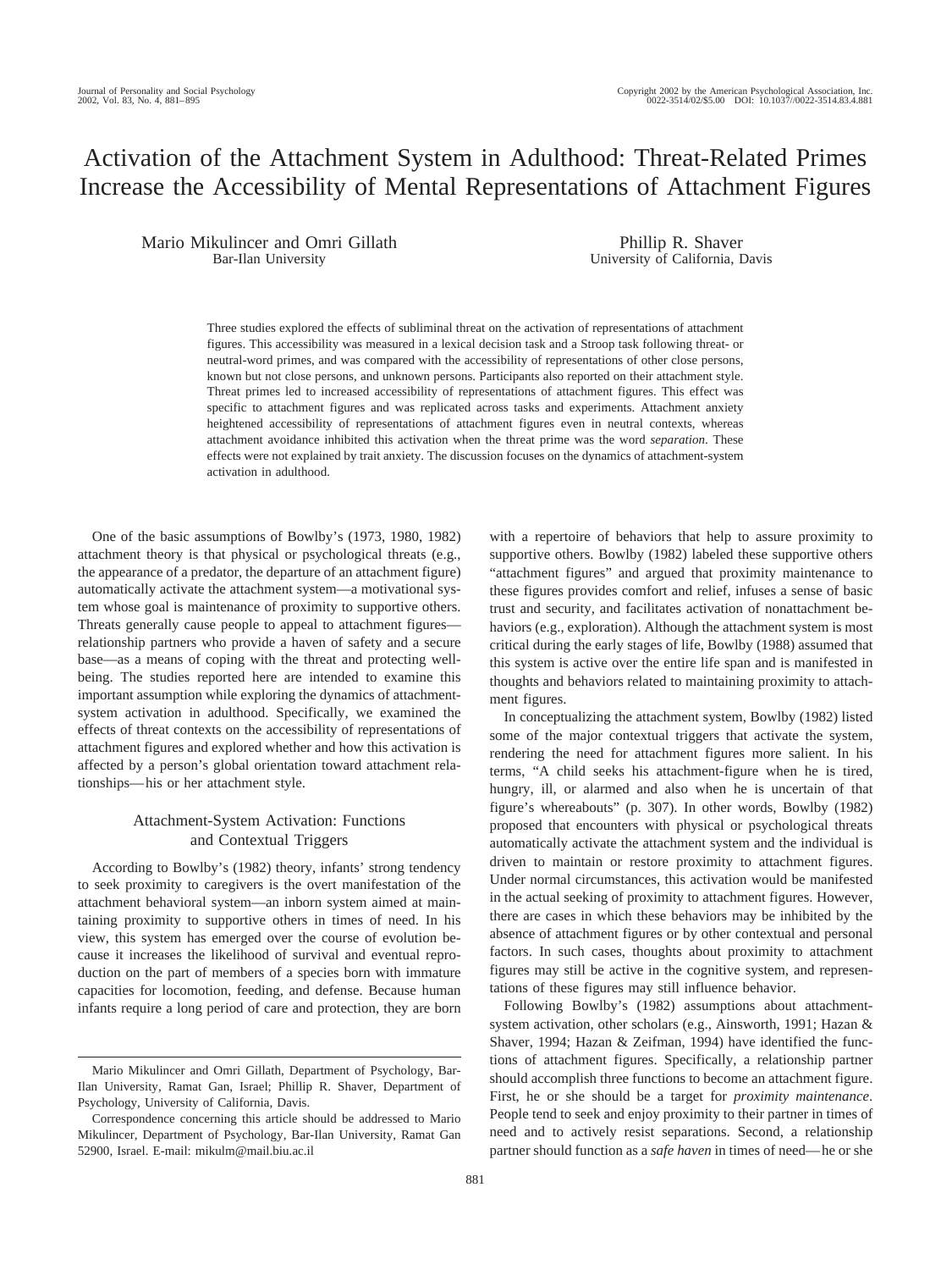facilitates distress alleviation and is a source of support and comfort. Third, a relationship partner should function as a *secure base* from which people can engage in nonattachment behavior (e.g., exploration) and develop his or her unique, autonomous personality.

# Examining Attachment-System Activation

Bowlby's (1982) conceptualization of attachment-system activation has been extensively supported in studies of infants and young children. In times of need, infants show a clear preference for their primary caregiver over other people (e.g., Ainsworth, Blehar, Waters, & Wall, 1978; Cummings, 1980). Accordingly, infants exhibit more intense protest when separated from their primary caregiver as compared with separation from other people (e.g., Ainsworth et al., 1978; Schaffer & Emerson, 1964). Findings also show that distress arousal heightens the likelihood of proximity-seeking behaviors (e.g., Ainsworth, 1973; Brooks & Lewis, 1974). Specifically, when tired or ill, infants tend to seek and maintain proximity to their primary caregiver (e.g., Ainsworth, 1973, 1991) and to be soothed in the presence of this person (e.g., Heinicke & Westheimer, 1966). Research has also provided supportive evidence for the secure-base function of attachment relationships. Infants and young children tend to explore the environment mainly when they know their attachment figure is nearby and available (e.g., Ainsworth et al., 1978; Ricciuti, 1974).

In recent years, several studies have examined the relevance and validity of Bowlby's conceptualization for peer relationships (friendship, romantic love) in adolescence and adulthood. Although these studies provide valuable information about the attachment system, the assumption that this system is activated under conditions of threat has remained untested in most adult attachment studies. Without testing this assumption, we cannot effectively validate Bowlby's conceptualization of attachmentsystem activation in adulthood. Furthermore, one cannot adequately deal with Kirkpatrick's (1998) challenging proposal that attachment figures in adulthood function as a target of long-term mating strategies rather than as a safe haven or secure base. In his view, adult attachments do not accomplish affect regulation and protective functions because adults can effectively regulate distress on their own and do not require the presence or availability of a partner while engaging in nonattachment behavior.

Research has consistently shown that separation from romantic partners is an important source of distress in adulthood (e.g., Fraley & Shaver, 1998; Vormbrock, 1993). For example, feelings of anxiety, anger, and sadness have been noted following brief separations from a romantic partner (e.g., Piotrkowski & Gornick, 1987; Vormbrock, 1993). Moreover, asking people to imagine their romantic partner leaving them has been found to heighten physiological arousal (Fraley & Shaver, 1997) and increase the accessibility of death-related thoughts (Mikulincer, Florian, Birnbaum, & Malishkevich, 2002). However, these signs of distress are probably due to the threat of separation and not necessarily to the reality of attachment-system activation.

Another relevant line of research has focused on the transfer of attachment relationships from parents to peers. For example, Hazan and Zeifman (1994) asked participants (using the WHOTO scale) to name persons who serve proximity-seeking, safe-haven, and secure-base functions, and assessed the extent to which peers

were nominated as attachment figures in early childhood, adolescence, and young adulthood. Findings revealed that peers were nominated as targets of proximity seeking even in early childhood, but they were used as a haven of safety only in adolescence and as a secure base only in young adulthood. Hazan and Zeifman also reported that most adults in romantic relationships of 2 years or longer listed their partner as their main secure-base provider. Fraley and Davis (1997) replicated these findings in a sample of young adults while observing that the nomination of peers as attachment figures increased as a function of the duration and quality of the relationship (see Trinke & Bartholomew, 1997, for a similar set of findings). Again, these studies failed to provide direct evidence of attachment-system activation. They did not expose participants to threats, nor did they assess variations in either the actual seeking of proximity to the nominated attachment figures or the accessibility of representations of these figures.

In a more direct attempt to examine the hypothesized threatattachment link, some researchers have assessed the association between global sense of attachment security (i.e., the expectation that others will be supportive in times of need) and the seeking of proximity to or support from attachment figures under threatening conditions. Specifically, this line of research has focused on a person's attachment style—stable patterns of relational cognitions and behaviors—and has compared persons who report a secure style with those who report insecure styles (for reviews, see Shaver & Clark, 1994; Shaver & Hazan, 1993). This relational construct seems to be organized around two major dimensions: avoidance and anxiety (Brennan, Clark, & Shaver, 1998). Whereas attachment avoidance involves negative representations of others and a tendency to avoid closeness, attachment anxiety refers to negative self-representations and a tendency to worry about rejection and abandonment. Persons scoring low on these two dimensions are said to possess a sense of security and are characterized by positive attachment relationships.

Studies of attachment style have consistently shown that securely attached persons, more than insecure individuals, react to threats with an increased tendency to seek support from relationship partners. In observational laboratory studies, Simpson, Rholes, and Nelligan (1992) and Rholes, Simpson, and Grich-Stevens (1998) told participants that they would be exposed to an anxiety-inducing procedure. Secure participants, as compared with insecure ones, more explicitly sought comfort and reassurance from their dating partner. These results were replicated in a study of dating and married couples who were separating at an airport (Fraley & Shaver, 1998). Similar findings have been obtained in studies that assessed participants' reports of the strategies they habitually use to cope with threatening circumstances. Specifically, securely attached persons reported higher reliance on support-seeking strategies than persons scoring high on attachment avoidance or anxiety (e.g., Birnbaum, Orr, Mikulincer, & Florian, 1997; Mikulincer & Florian, 1995; Mikulincer, Florian, & Weller, 1993).

Although these studies have not compared threat conditions with control conditions, they have provided important information about the dynamics of the attachment system in threat contexts by showing that the chronic accessibility of the sense of attachment security is associated with support-seeking attempts. In the current studies, we followed this line of research, but instead of looking at the threat-attachment link in terms of individual differences, we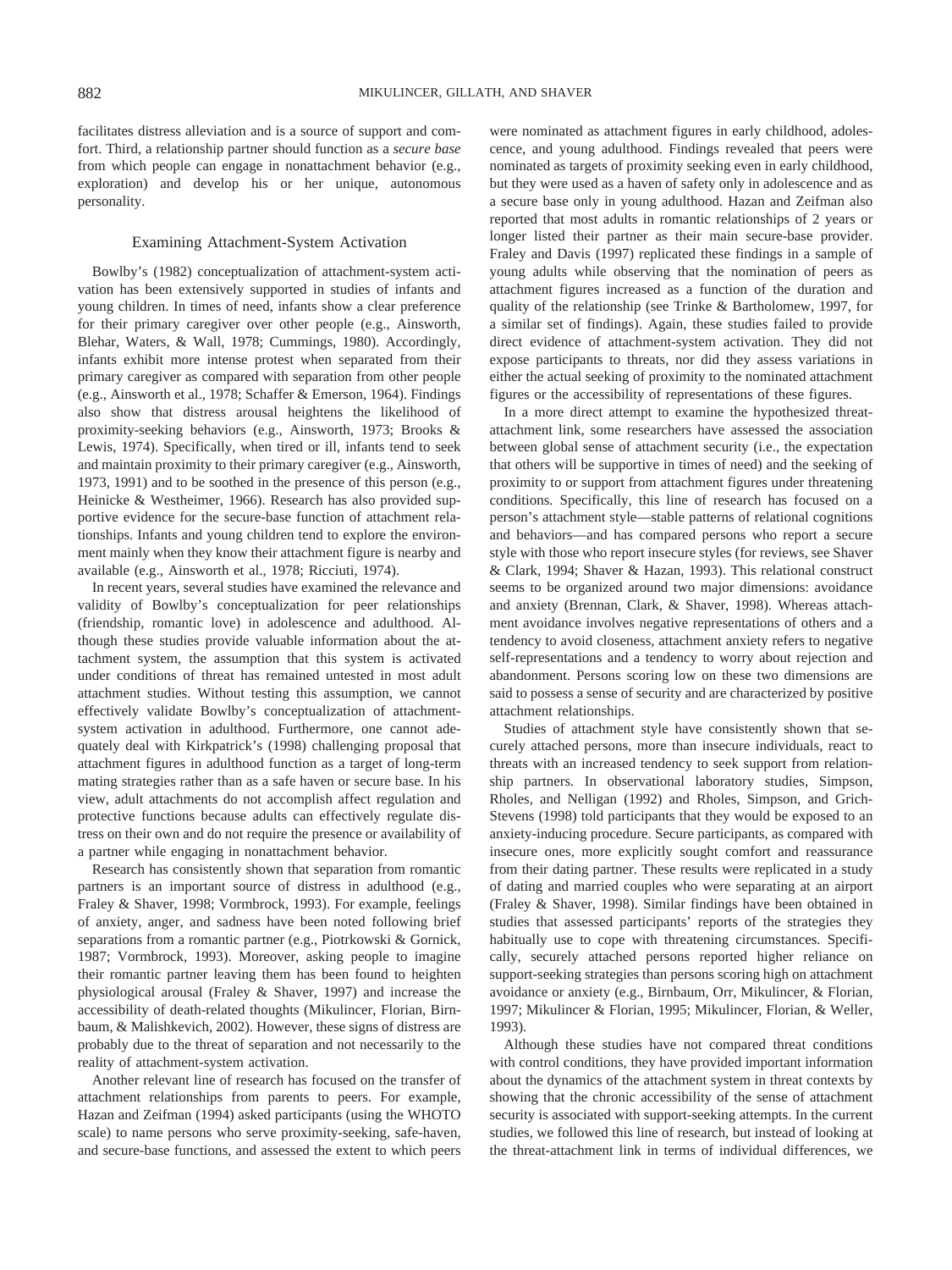focused on Bowlby's premise about the innate protective function of the attachment system and examined differences between threat and nonthreat conditions in the cognitive accessibility of thoughts about attachment figures—that is, their readiness to be used in information processing. This strategy is based on the notion that a thought can become neurologically active and influence mental processes before it is recognized in one's stream of consciousness (Wegner & Smart, 1997). Hence, the extent to which a thought influences performance on a cognitive task can serve as a measure of activation (e.g., Bargh, Chen, & Burrows, 1996; Sherman, Mackie, & Driscoll, 1990). On this basis, we examined whether a threat context heightens the readiness of representations of attachment figures to influence information processing.

This cognitive research strategy has recently been applied in the study of the accessibility of proximity-related thoughts (Mikulincer, Birnbaum, Woddis, & Nachmias, 2000). In a series of three studies, participants reported on their attachment style, after which the accessibility of proximity themes and worries was assessed in a lexical decision task following priming with a threat-related or neutral word. Findings supported Bowlby's (1982) hypothesis about the effects of threat on attachment-system activation: Priming with a threat word (e.g., *failure*, *death*) led to faster identification of proximity-related words (e.g., *closeness*). This heightened accessibility of proximity-related thoughts occurred regardless of individual variations in attachment style. The findings also included some interesting attachment-style differences. First, persons scoring high on attachment anxiety exhibited relatively high accessibility of proximity-related thoughts in both neutral and threat contexts. Second, whereas persons scoring high on attachment anxiety showed high accessibility of words denoting proximity worries (e.g., *separation*) regardless of priming context, persons scoring high on avoidance evinced relatively high accessibility of these worries only when a threat context was primed and the lexical decision task was completed under conditions of high cognitive load.

Although Mikulincer et al.'s (2000) findings provide the first direct examination of the cognitive substrate of attachment-system activation in adults, they do not include evidence concerning the accessibility of representations of attachment figures. In fact, attachment-system activation does not entail only accessibility of proximity-related thoughts, but also that these thoughts be directed toward specific attachment figures. That is, thoughts about love, support, and closeness should be associated with or directed toward significant others who serve proximity-seeking, safe-haven, and/or secure-base functions. Therefore, showing that proximityrelated thoughts are accessible under conditions of threat is an important but insufficient step in testing Bowlby's (1982) hypothesis about attachment-system activation. To provide a more valid test of this hypothesis, one should show that threat heightens the accessibility of representations of specific attachment figures. This is the purpose of the studies reported here, which focus on the accessibility of the names of people whom participants list as serving proximity-seeking, safe-haven, and/or secure-base functions. Our main hypothesis is that threat-related contexts will increase the accessibility of these representations.

Beyond testing this hypothesis, we also explored attachmentstyle differences in the accessibility of representations of attachment figures. We expected to find that the effects of threat on the accessibility of these representations would appear regardless of variations in attachment style. This prediction is derived from Bowlby's (1982) assumption that all human beings possess an attachment system and are potentially responsive to threat contexts. As a result, all of them may react to these contexts with heightened accessibility of representations of attachment figures. That is, threat should activate the system even among insecure persons, who may have learned that proximity often fails to provide relief. Our prediction is also derived from findings showing that people possess multiple attachment schemas, and memories of specific, good attachment figures may coexist within the semantic associative network with memories of frustrating relationship partners (e.g., Baldwin, Keelan, Fehr, Enns, & Koh-Rangarajoo, 1996; Mikulincer & Arad, 1999; Pierce & Lydon, 2001). Therefore, even a person with a global insecure attachment style might have, or have had in the past, partners who function as security-enhancing attachment figures, and representations of these figures may become accessible in threatening contexts.

Of course, this is not to say that individual differences in attachment experiences would not affect attachment-system activation. In fact, attachment theory claims that particular proximityrelated thoughts reflecting a person's attachment history may be made accessible by activation of the attachment system (e.g., Bowlby, 1973). These cognitive by-products may shape the way people experience the activation of the attachment system and may determine the extent to which they engage in proximity-seeking behavior (e.g., Collins & Read, 1994). In fact, the encounter with threats may activate the system, but these cognitive products may inhibit support-seeking behaviors.

Moreover, the affect-regulation strategies comprised by a person's attachment style may make a crucial contribution even to the accessibility of representations of attachment figures. First, attachment theory proposes that attachment anxiety is organized around hyperactivating strategies of affect regulation, which heighten the monitoring of threat- and attachment-related cues, and then lead to exaggerated threat appraisal and chronic accessibility of attachment-related thoughts (e.g., Cassidy & Kobak, 1988; Shaver & Mikulincer, in press). In support of this view, persons scoring high on attachment anxiety have been found to appraise normal life circumstances in threatening terms and show a resulting hyperactivation of attachment-related thoughts and worries regardless of the level of objective threat (e.g., Mikulincer et al., 2000). Therefore, we explored the possibility that such individuals may show heightened accessibility of representations of attachment figures in both threat-related and neutral contexts.

Second, attachment theory proposes that attachment avoidance is organized around deactivating strategies of affect regulation, which inhibit the appraisal and monitoring of threat- and attachment-related cues, and then lead to the dismissal of threats and the suppression of thoughts concerning threat- and attachmentrelated themes (e.g., Cassidy & Kobak, 1988; Shaver & Mikulincer, in press). In support of this view, persons who score high on attachment avoidance have been found to deal with threats by inhibiting proximity-seeking behaviors and suppressing distressrelated thoughts (for a review, see Fraley, Davis, & Shaver, 1998). This distress-regulation strategy may inhibit attachment-system activation, thereby reducing the accessibility of representations of attachment figures in threat contexts. This possibility was examined in our studies.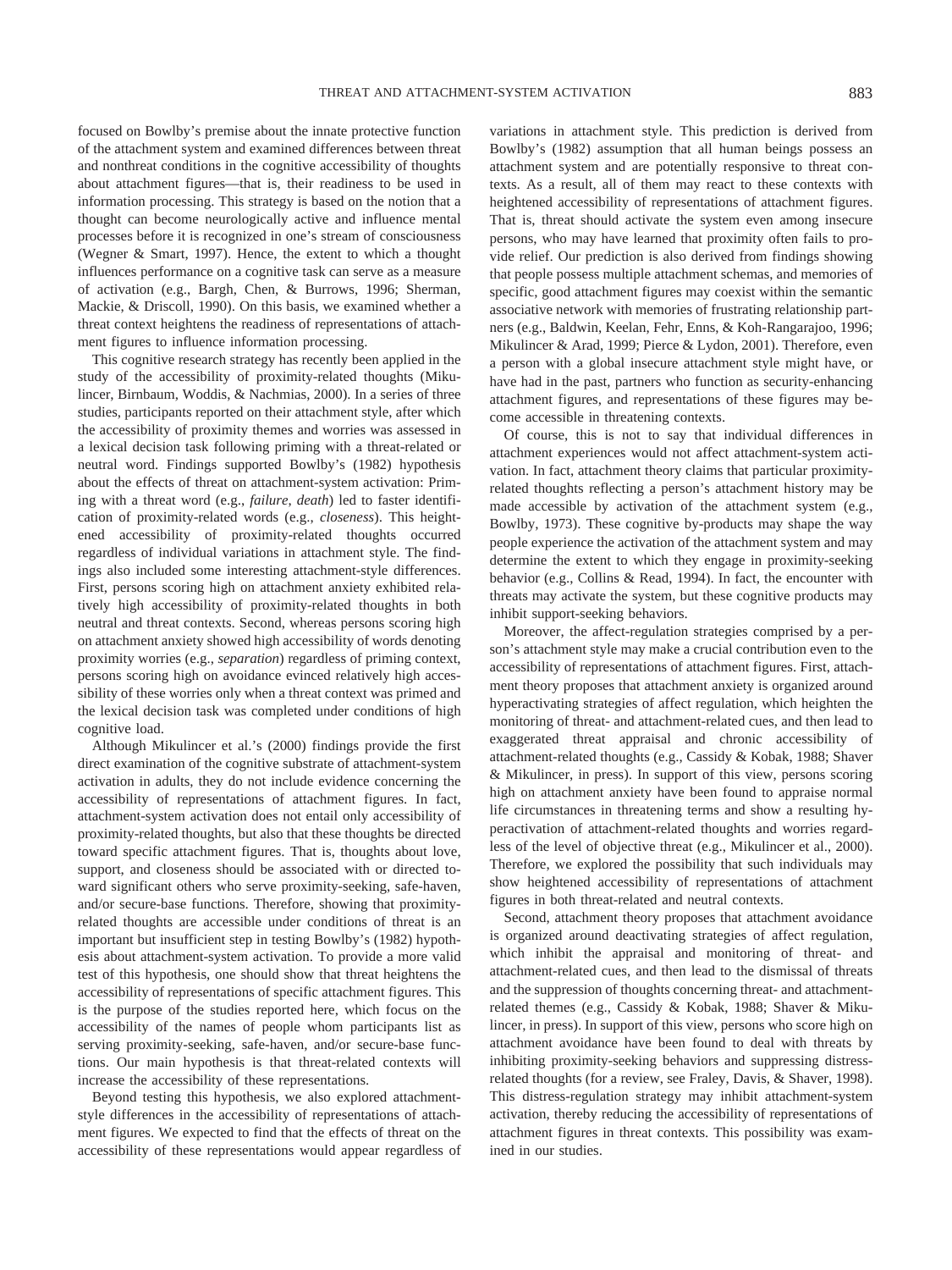# Study 1

In Study 1 we examined attachment-system activation in a computerized lexical decision task (Meyer & Schvaneveldt, 1971), which allows exploration of the accessibility of representations of attachment figures in threatening contexts. In this task, participants read a string of letters and tried to identify as quickly as possible whether it was a word or a nonword. Reaction times (RTs) served as a measure of the accessibility of thoughts related to the target words—the quicker the RT, the higher the accessibility (e.g., Fischler & Bloom, 1979). In our studies, the target words were names of attachment figures, which were embedded within a threatening or a neutral context.

Previous findings highlight the suitability of a lexical decision task for exploring the link between threat context and attachmentsystem activation. First, research has documented a contextrelatedness effect: RTs for identifying target words are quicker if these words are primed by relevant contexts (e.g., Stanovich & West, 1983). Second, this RT facilitation has been found mainly when the target word is the most available association activated by the primed context (e.g., Fischler & Bloom, 1979). Third, this effect has also been found when the primed context was presented subliminally, so that participants could not consciously process its connection with the target word (Forster, 1981). Thus, variations in RTs may reflect the extent to which a target word is mentally activated by a context, even when the context-target link is not consciously processed. Fourth, the lexical decision task has been found to be an effective means for exploring attachment-related representations (e.g., Baldwin, Fehr, Keedian, & Seidel, 1993; Mikulincer et al., 2000).

The accessibility of names of attachment figures was assessed under threatening or neutral conditions. To manipulate context, we used a subliminal priming procedure in which a threat-related word (*failure*, in Hebrew) or a neutral word (*hat*, in Hebrew) was presented on a computer screen immediately before each target name. The word *failure* was chosen because, compared with words such as *death* and *illness* used in other studies involving subliminal priming (Mikulincer et al., 2000), it has the least obvious attachment connotations. In addition, the Hebrew word for failure refers to a grade of *F* and is extremely ego-relevant.

The priming technique we used has been found to activate associates of the primed word, and to make related thoughts accessible, without requiring conscious recognition of the word (e.g., Baldwin & Holmes, 1987; Bargh & Pietromonaco, 1982). We reasoned that if psychological threat automatically activates the attachment system, thereby also activating cognitive representations of attachment figures, priming with a threat-related word would heighten the accessibility of these figures' names and speed lexical decisions about whether the names are words.

In the lexical decision trials, participants were exposed to a prime word (threat-related or neutral) for 20 ms and then to one of 32 target letter strings, which could be either a nonword or one of the following four kinds of Hebrew words: (a) names of persons who were mentioned by participants as serving attachment functions (referred to here as attachment figures), (b) names of close persons who were not mentioned as serving attachment figures (close persons), (c) names of persons whom a participant knew even though he or she was not close to them and did not view them as attachment figures (known persons), or (d) names of unknown persons. The lists of names were uniquely constructed for each participant on the basis of his or her responses to three namegeneration tasks. The names of attachment figures were the focal target words for examining the hypothesized association between the threat-related word and the automatic accessibility of representations of attachment figures. The other categories of names were introduced to control for possible nonspecific effects of the threat-related word on lexical decisions. In addition, the introduction of names of close persons and names of known persons was intended to control for the possible effects of the familiarity of the names.

The lexical decision task was constructed according to a withinsubject 2  $\times$  5 factorial design defined by prime word (threat, neutral) and type of target stimuli (names of attachment figures, names of close persons, names of known persons, names of unknown persons, nonwords). The dependent variable was the RT to each stimulus. Our main prediction was that a threat-related word prime would lead to faster RTs for names of attachment figures than a neutral word prime, but would have no significant effect on RTs for names of close and unknown persons or for nonwords.

Although we did not make ad hoc predictions about the effects of attachment style, we explored its possible contribution to the effects of threat on the accessibility of representations of attachment figures. For this purpose, participants completed a Hebrew translation of the Experiences in Close Relationships Scale (ECR; Brennan et al., 1998), which assesses variations in attachment anxiety and attachment avoidance. This allowed us to examine associations between the two attachment-style dimensions and RTs for target stimuli in the different priming conditions. Participants also completed the trait form of the State-Trait Anxiety Inventory (STAI; Spielberger, Gorsuch, & Lushene, 1970) to control for the contribution of attachment-unrelated sources of anxiety.

## *Method*

*Participants.* Forty-two psychology students (32 women and 10 men ranging in age from 19 to 31 years, median  $= 23$  years) from Bar-Ilan University, Ramat Gan, Israel, participated in the study as part of the requirements for their undergraduate degree.<sup>1</sup>

*Materials and procedure.* Students were invited to participate individually in an experiment on social cognition in which they would complete a series of computerized tasks. Upon receiving these general instructions, participants completed computerized measures designed to elicit lists of names (attachment figures, other close persons, known persons, unknown persons) to be used subsequently in the lexical decision task.

In the first measure, participants received a list of 100 Hebrew first names in an EXCEL worksheet and marked the names of persons whom they knew and the names of persons whom they did not know personally. They were instructed to press *3* after the name of a person they knew and *1* after the name of a person they did not know.

The second measure was a computerized version, in Hebrew, of the six-item WHOTO scale developed by Fraley and Davis (1997). This scale asked participants, in effect, to provide the first names of close persons

<sup>&</sup>lt;sup>1</sup> Across the three studies, there were no significant gender differences in attachment scores or RTs. Moreover, there were no significant interactive effects of gender and other independent variables on RTs.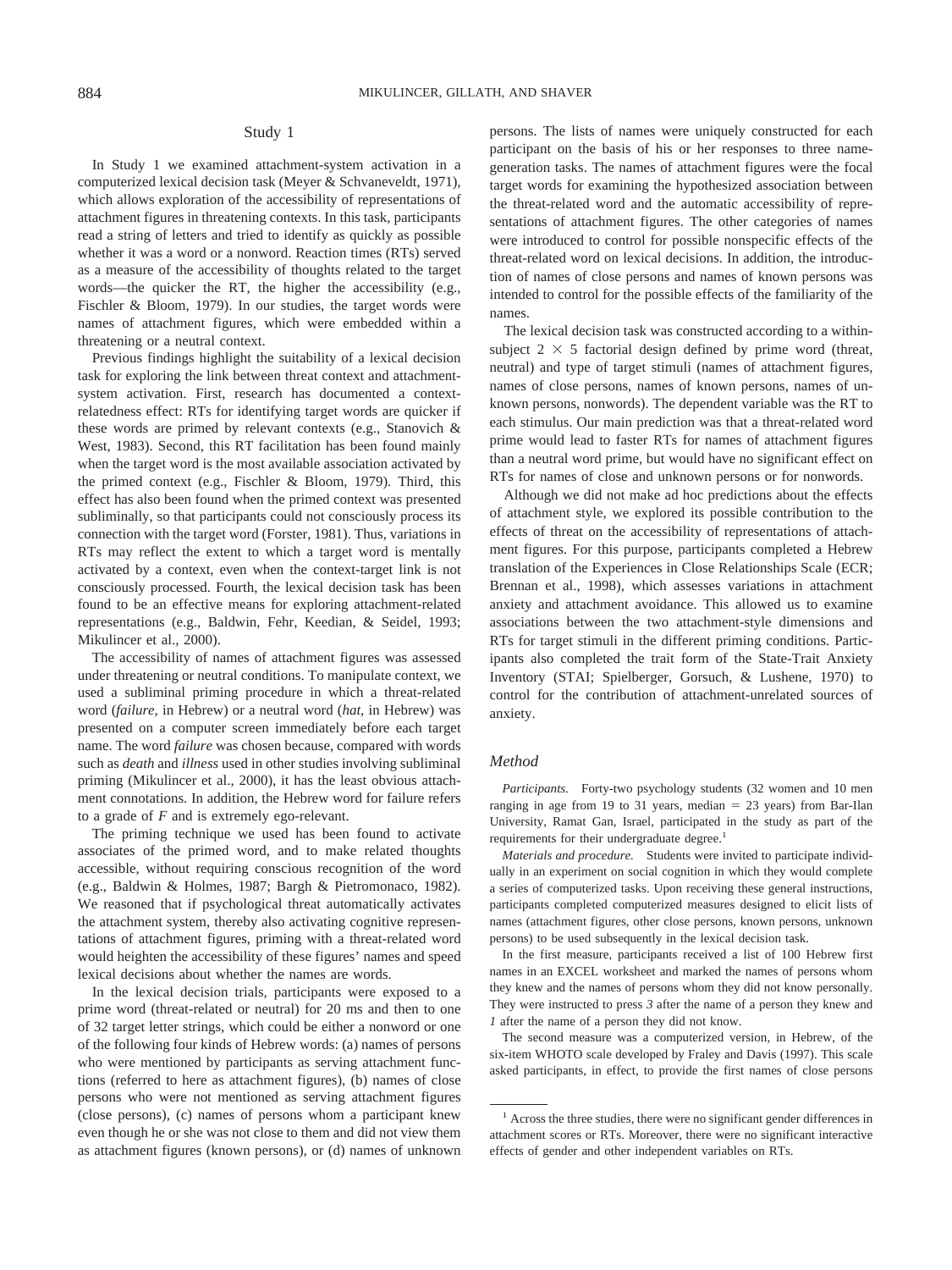who serve attachment functions.<sup>2</sup> For convenience, we refer to these people as "attachment figures," even though there is no clean qualitative distinction between "full-blown attachment figures," to use Hazan and Zeifman's (1994) phrase, and people who serve one or more attachment functions without being a person's primary attachment figure. Bowlby (1982) talked about "a hierarchy of attachment figures," suggesting that some are primary whereas others are less so. See Trinke and Bartholomew (1997) for a good discussion of the complexity of this issue. Here, as the results of our various studies indicate, our procedure for identifying attachment figures worked sufficiently well to distinguish those figures from other close relationship partners.

In the WHOTO scale, participants were asked to write in a separate EXCEL worksheet the first names of people with whom they sought proximity and whom they used as a safe haven and/or secure base. Two items tapped the proximity-seeking function, with one of these items tapping separation protest (Who is the person you most like to spend time with?; Who is the person you don't like to be away from?). Two items tapped the safe-haven function (e.g., Who is the person you would count on for advice?), and two items tapped the secure-base function (e.g., Who is the person you can always count on?). For each item, participants were instructed to write the first name of the person who best served the targeted attachment-related function and to label that person's relational role (e.g., mother, father, friend, romantic partner).<sup>3</sup> The average number of names generated in this way was  $3.51$  ( $SD = 1.38$ ).

In the third measure, participants were asked to write in a separate EXCEL worksheet the first names of close persons. Specifically, participants were asked to write the first names of their father, mother, brothers, sisters, best friend, current romantic partner, grandfathers, and grandmothers without making any reference to the actual attachment functions they did or did not serve. They also provided first names of other friends, famous actors, and politicians as distractor or filler items.

Following completion of the three measures, all participants received a 20-item paper-and-pencil questionnaire concerning leisure activities and lifestyle. This questionnaire was used as a distractor and filler activity, which provided time for the computer to prepare the name lists for the subsequent lexical decision task. Completing this questionnaire should also have reduced any residual activation of attachment figures' and nonattachment-figures' names.

Participants were then told they would perform a computerized lexical decision task. The task was based on the apparatus and procedure used by Baldwin et al. (1993) and was similar to the task used by Mikulincer et al. (2000). It was run on a Pentium IBM-PC, with an SVGA color monitor, and was programmed using Superlab software (Christopher, 2001). Brightness and contrast were set somewhat low and the primes and target letter strings were displayed in black lettering on a white background in the middle of the monitor. Participants worked at their own pace. They first completed 10 practice trials and then 192 experimental trials. The words and nonwords in the practice trials were different from those in the experimental trials.

Each trial of the task consisted of a rapid subliminal presentation of one of two primes (threat word, neutral word) followed, after a pause of 500 ms, by the presentation of one of 32 target letter strings (for 1,000 ms). Participants judged as quickly as possible whether the letter string was a word or not by pressing *1* on the keyboard number pad if they thought the string was a word or *3* if they thought it was a nonword. Participants were explicitly told that names counted as words.

On each trial, the prime was presented for 20 ms, which was not long enough to allow participants to recognize it. They were told that each trial would begin with an *x* in the middle of the screen, on which they should keep their eyes fixed, followed by a light flash, which they should ignore, and then, after a brief pause, the target letter string. It is important to mention that even when a prime is presented for as little as 20 ms, the afterimage may remain temporarily active in the peripheral parts of the visual system. To avoid this problem, we masked the primes with an *XXX*

pattern immediately after their presentation. The parameters used in stimulus presentation were similar to those used in prior studies (e.g., Mikulincer et al., 2000; Murphy & Zajonc, 1993). An earlier study using the same procedure (Mikulincer et al., 2000) revealed that participants were not able to detect the subliminal primes even after repeated presentation.

The threat-related word prime was the Hebrew word for *failure* [*nichshal*], which was presented in 96 of the trials. The neutral word was the Hebrew word for *hat* [*kova*], which was presented in the remaining 96 trials. In Hebrew, these words have equal numbers of letters. The 32 target letter strings were uniquely constructed in accordance with the first names of persons provided in the WHOTO scale, the first names of other close persons provided by the participant (parents, romantic partner, friends), the first names of people the participant knew, and the first names of people the participant did not know. Specifically, each participant's target word list contained five categories: (a) *names of attachment figures*: four names of people listed by the participant in response to the WHOTO scale. In the case of people who provided fewer than four names in the WHOTO scale  $(N = 14)$ , the names of the nominated attachment figures were repeated in the four-names-of-attachment-figures category; (b) *names of close persons:* four names of a participant's close-relationship partners who were *not* nominated as supplying any of the attachment provisions mentioned in the WHOTO scale; (c) *names of known persons:* four names of people whom a participant said he or she knew, but who were not mentioned among the names of his or her close-relationship partners or among the names of people named in the WHOTO scale; (d) *names of unknown persons*: four names of persons whom a participant said he or she did not know; (e) *nonwords:* 16 nonwords that were generated by taking common Hebrew words and scrambling their letters. These nonwords were identical for all participants. Thus, there were 64 pairs of primes and target letter strings  $(2 \times 32)$ , which were presented three times for a total of 192 trials. The different kinds of trials were randomly ordered across participants.

Following the lexical decision task, participants received a distractor scale on social issues, followed by two randomly ordered self-report scales tapping attachment style and trait anxiety. Attachment style was assessed using a Hebrew version of the ECR (Brennan et al., 1998). This scale is a 36-item self-report instrument tapping the dimensions of attachment anxiety and avoidance. Participants rated the extent to which each item was descriptive of their feelings in close relationships on a 7-point scale ranging from 1 (*not at all*) to 7 (*very much*). Eighteen items tapped attachment anxiety (e.g., "I worry about being abandoned"; "I worry a lot about my relationships") and 18 items tapped attachment avoidance (e.g., "I prefer not to show a partner how I feel deep down"; "I get uncomfortable when a romantic partner wants to be very close"). The reliability and construct validity of the two subscales have been demonstrated (Brennan et al., 1998).

The ECR was translated into Hebrew by Mikulincer and Florian (2000), who also validated its two-factor structure in an Israeli sample. In the current sample, Cronbach alphas were high for the 18 anxiety items (.86) and the 18 avoidance items (.92). Two scores were computed by averaging items on each subscale. These scores were not significantly associated,

<sup>&</sup>lt;sup>2</sup> In a pretest ( $N = 10$ ), we compared Fraley and Davis's (1997) version of the WHOTO scale with another version of the scale, in which participants were allowed to provide more than one person for each item. The pool of generated names was similar in the two versions, so the simpler method was adopted.

<sup>&</sup>lt;sup>3</sup> Across the three studies, a close friend was nominated as an attachment figure in 36% of the responses (across WHOTO items), a romantic partner was nominated in 23% of the responses, mother in 22% of the cases, father in 7% of the cases, and other family members in 11% of the cases. These findings are similar to Fraley and Davis's (1997) results and imply that most of the persons identified in the WHOTO by our Israeli undergraduates were extrafamilial figures.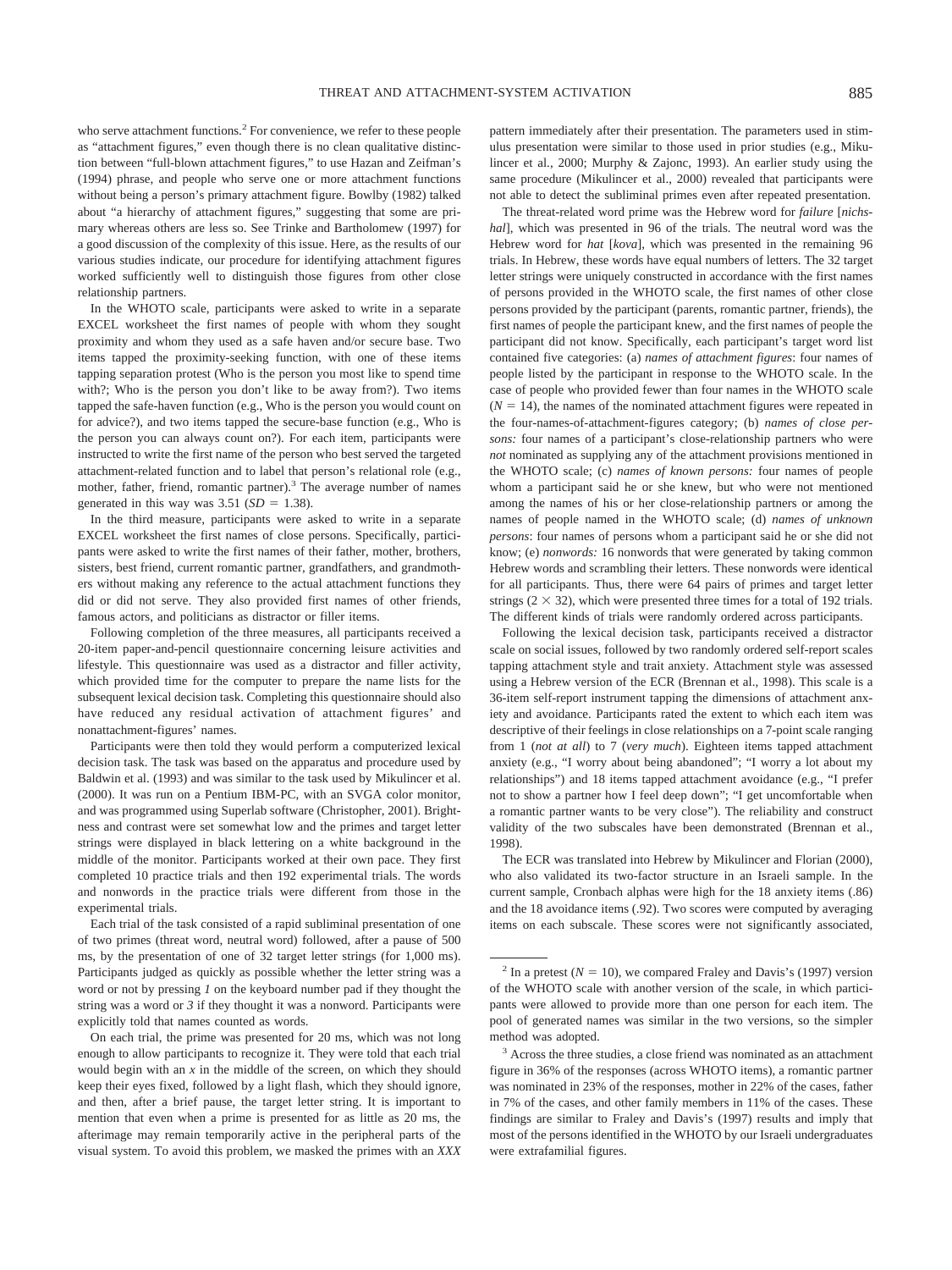$r(40)$  = .15, *ns*, supporting Brennan et al.'s (1998) claim about the orthogonality of the anxiety and avoidance dimensions.4

Trait anxiety was assessed using a Hebrew version of the trait form of the STAI (Spielberger et al., 1970). This scale comprised 20 statements tapping the cognitive, affective, and behavioral manifestations of anxiety. Participants rated the extent to which they agreed with each statement on a 4-point scale, ranging from 1 (*totally disagree*) to 4 (*totally agree*). The Cronbach alpha coefficient for the 20 items in the current sample was high (.88), allowing us to compute a trait anxiety score by averaging the 20 items. Following completion of the self-report scales, participants were debriefed and thanked for their participation.

#### *Results and Discussion*

*Psychological threat and the accessibility of attachment figures.* For each person, RTs (only for correct responses) were averaged according to type of target stimuli (names of attachment figures, names of close persons, names of known persons, names of unknown persons, and nonwords) and prime word (threat, neutral).<sup>5</sup> These RTs were approximately normally distributed. We conducted a two-way analysis of variance (ANOVA) for prime word (threat, neutral) and target stimuli (names of attachment figures, names of close persons, names of known persons, names of unknown persons, nonwords) on these averaged RTs. This analysis yielded a significant main effect for type of target stimuli, *F*(4, 164) = 12.94,  $p < .01$ ,  $\eta^2 = .24$ . A Scheffe<sup>c</sup> post hoc test for repeated measures revealed that participants responded with faster RTs to names of attachment figures  $(M = 523.20)$  than to names of close persons ( $M = 558.61$ ), names of unknown persons ( $M =$ 569.52), nonwords  $(M = 572.75)$ , or names of known persons  $(M = 584.02)$ . No significant differences were found between names of close persons, names of unknown persons, and nonwords. However, participants reacted significantly faster to names of close persons than to names of known persons. The main effect of prime word was not significant,  $F(1, 41) = 2.05$ , *ns*,  $\eta^2 = .05$ , but the interaction between prime word and type of target stimuli was significant,  $F(4, 164) = 4.02$ ,  $p < .01$ ,  $\eta^2 = .10$ .

Simple main effects tests for repeated measures revealed the following pattern of differences. As expected, a threat word prime led to faster RTs for names of attachment figures than a neutral word prime,  $F(1, 164) = 10.90, p < .01$  (see means in Table 1), but had no significant effect on RTs for names of close persons, names of known persons, names of unknown persons, and nonwords  $(F < 1$ ; see means in Table 1). The findings clearly differentiated between attachment figures and close persons who did not serve attachment functions: Whereas a threat word prime significantly increased the accessibility of names of attachment figures, it had no significant effect on the accessibility of names of close persons.<sup>6</sup>

*The contribution of attachment style.* In exploring the possible contribution of attachment style, multiple hierarchical regressions were conducted separately on RTs for each kind of target stimuli in each prime word condition. In the first step, attachment anxiety and attachment avoidance were introduced as predictors and their unique main effects were examined. In the second step, the multiplicative product of attachment anxiety and attachment avoidance was introduced to assess the effect of the two variables' interaction.

The regressions conducted on RTs for names of attachment figures revealed a significant main effect for attachment anxiety

#### Table 1

*Means and Standard Deviations of Reaction Times in the Lexical Decision Task as a Function of Prime Word and Target Stimuli (Studies 1 and 2)*

|                                                                                                                                | Prime word                                                                         |                                           |                                                                                        |                                           |  |
|--------------------------------------------------------------------------------------------------------------------------------|------------------------------------------------------------------------------------|-------------------------------------------|----------------------------------------------------------------------------------------|-------------------------------------------|--|
|                                                                                                                                | Threat                                                                             |                                           | Neutral                                                                                |                                           |  |
| Target stimuli                                                                                                                 | M                                                                                  | SD                                        | M                                                                                      | SD                                        |  |
|                                                                                                                                | Study 1                                                                            |                                           |                                                                                        |                                           |  |
| Names of attachment figures<br>Names of close persons<br>Names of known persons<br>Names of unknown persons<br>Nonwords        | 508.89.<br>557.64<br>580.44 <sub>a</sub><br>$572.31_{c,d}$<br>577.34 $_{c,d}$      | 54.57<br>59.76<br>63.82<br>65.19<br>58.84 | 537.51 <sub>b</sub><br>559.59<br>$587.60_{\rm d}$<br>566.73 $_{c,d}$<br>$568.15_{c,d}$ | 63.46<br>59.70<br>78.42<br>73.14<br>56.90 |  |
|                                                                                                                                | Study 2                                                                            |                                           |                                                                                        |                                           |  |
| Names of attachment figures<br>Names of close persons<br>Names of known persons<br>Names of unknown persons<br><b>Nonwords</b> | 503.20.<br>$579.44_{c,d}$<br>$601.15_{\rm d}$<br>$583.07_{c,d}$<br>595.80 $_{c,d}$ | 63.72<br>73.42<br>74.65<br>76.85<br>66.69 | 540.99 <sub>h</sub><br>$579.19_{c,d}$<br>$596.51_{d}$<br>568.74<br>$589.67_{c,d}$      | 53.95<br>75.74<br>76.16<br>69.06<br>65.64 |  |

*Note.* For each study, a mean is different from other means in its row and/or column at  $p < .05$ , according to Scheffe´ tests, if their subscripts differ.

following the priming of either a neutral or a threat word— $\beta$  =  $-0.46$ ,  $t(39) = -2.98$ ,  $p < .01$  and  $\beta = -0.31$ ,  $t(39) = -2.15$ ,  $p \leq 0.05$ , respectively. These regressions revealed no significant main effect for attachment avoidance and no significant interaction ( $\beta$ s ranging from  $-0.05$  to  $-0.17$ ). Of importance, additional regressions conducted on RTs for other target stimuli (names of close persons, names of known persons, names of unknown persons, nonwords) revealed no significant unique or interactive effects of attachment anxiety or attachment avoidance. Overall, attachment anxiety was significantly associated with faster RTs for names of attachment figures regardless of the primed context (threat or neutral) and this was not the case with respect to RTs for other target stimuli.

To provide a more powerful test of possible interactions between attachment scores and prime word, we conducted three-way

<sup>&</sup>lt;sup>4</sup> In the three studies, there were no significant associations between attachment scores and the number of persons nominated as attachment figures. Moreover, the two attachment scores were not significantly associated with the number of times that parents, friends, or romantic partner were nominated as attachment figures.

<sup>5</sup> In all three studies, analyses were conducted on RTs for correct responses only. Long RTs (greater than 1,200 ms) were excluded from the analyses. The use of other common cutoff criteria (e.g., three standard deviations from the mean) did not meaningfully change the reported results. The average percentage of trials on which incorrect responses or long RTs were recorded was low (2.4%, 2.8%, respectively). These trials were randomly distributed across target stimuli and prime words.

 $6$  In all three studies, ANOVAs for Prime Type  $\times$  Target contrasts (attachment figures vs. close others or attachment figures vs. average of all other persons) yielded identical results to these obtained in the reported analyses.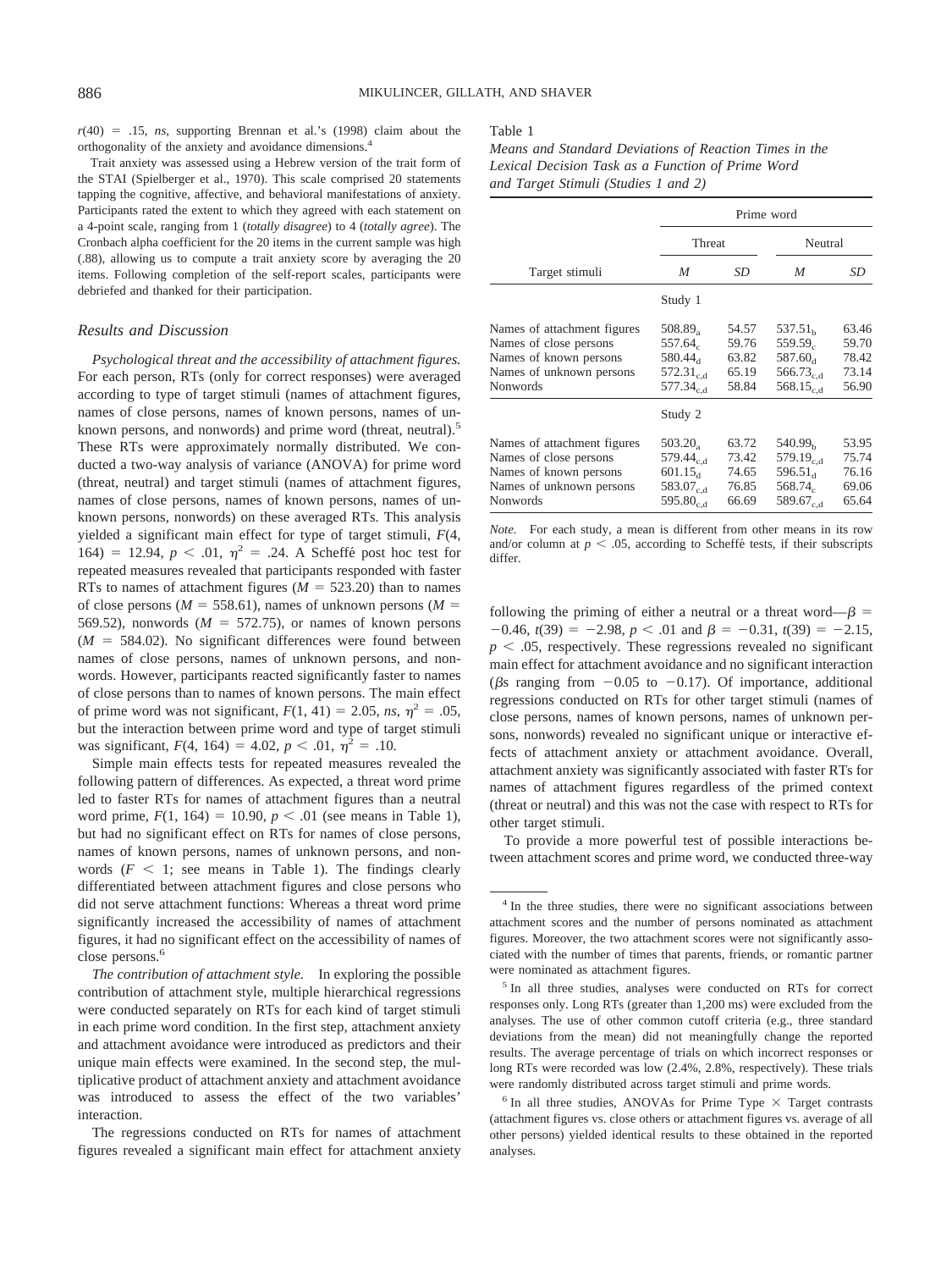ANOVAs for attachment anxiety (above or below the median), attachment avoidance (above or below the median), and prime word (threat, neutral) on RTs for each of the target stimuli. The last factor was a within-subject measure. The ANOVA conducted on RTs for names of attachment figures revealed the already reported significant main effect of prime word,  $F(1, 38) = 13.65$ ,  $p < .01$ ,  $\eta^2$  = .19. In addition, the main effect for attachment anxiety was significant,  $F(1, 38) = 13.58$ ,  $p < .01$ ,  $\eta^2 = .18$ ; participants who scored above the mean in attachment anxiety reacted faster to names of attachment figures  $(M = 497.09, SD = 48.52)$  than participants who scored below the mean in attachment anxiety  $(M = 549.28, SD = 60.63)$ . Neither the main effect for attachment avoidance nor any of the interactions were significant. Of importance, ANOVAs performed on RTs for other target stimuli yielded no significant main effects or interactions. Overall, these analyses revealed that the effect of prime word on RTs for names of attachment figures was not significantly qualified by attachment style.<sup>7</sup>

*The contribution of trait anxiety.* In examining the contribution of trait anxiety, Pearson correlations revealed significant associations between trait anxiety and the two attachment scores  $r(40) = .54, p < .01$  for attachment anxiety;  $r(40) = .43, p < .01$ for attachment avoidance. However, none of the correlations between trait anxiety and RTs for the various target stimuli in each of the two priming conditions were significant  $(rs = ranging from)$ .04 to .17). In fact, a three-way ANOVA for target stimuli, prime word, and trait anxiety (above or below the median) showed that neither the main effect for trait anxiety nor its interactions with target stimuli and/or prime word were significant  $(F < 1)$ . Moreover, regressions performed on RTs for names of attachment figures revealed that the effect of attachment anxiety was still significant after controlling for trait anxiety,  $\beta = -0.45$ ,  $t(38) =$  $-3.02, p < .01$  for the neutral word prime;  $\beta = -0.32, t(38) =$  $-2.22$ ,  $p < .05$  for the threat word prime. The regressions also showed that none of the interactions of trait anxiety with attachment anxiety and/or attachment avoidance made a significant contribution to RTs for the various target stimuli in either of the two priming conditions.

Overall, although trait anxiety was significantly related to attachment scores, it had no significant effect on lexical-decision RTs. Moreover, trait anxiety did not significantly moderate the effects of target stimuli and prime word and could not explain the effect of attachment anxiety on the accessibility of names of attachment figures.

*Conclusions.* Overall, the findings were in line with our main prediction. The priming of a psychological threat context heightened the accessibility of the names of attachment figures, interpreted here as components of the mental representations of attachment figures, and speeded up the lexical decision RTs for these names. Of importance, a threat word prime had no significant effect on the lexical decision RTs for names of other close persons who did not serve an attachment function, names of persons whom participants knew but to whom they were not close and who did not serve as attachment figures, and unknown persons, implying that the facilitating effect of a threat word prime on RTs for names of attachment figures was unique to the attachment domain. This conclusion was reinforced by findings showing that (a) RTs for names of attachment figures were facilitated by attachment anxiety, (b) this facilitating effect of attachment anxiety was not

significant with regard to other target stimuli, and (c) variations in RTs for names of attachment figures were not significantly explained by nonattachment-related sources of anxiety (individual differences in trait anxiety).

The findings also showed that the link between psychological threat and activation of mental representations of attachment figures did not significantly depend on a person's attachment style. With regard to attachment style, the findings showed only that attachment anxiety was significantly related to faster RTs for names of attachment figures in both neutral and threatening contexts. The fact that this effect was not significant for RTs of the other categories of names implied that this effect was limited to persons who accomplish attachment functions. The effect for attachment anxiety was compatible with Mikulincer et al.'s (2000) finding that attachment anxiety had a facilitating effect on the accessibility of attachment themes even in a neutral context. Of importance, this effect was not significantly explained by trait anxiety.

We should note that the threatening context used in Study 1—the word *failure—*was not an explicitly attachment-related threat. One may thus wonder whether the activation of mental representations of attachment figures would also be facilitated by an attachment-related threat prime (e.g., *separation*). Bowlby (1982) wrote both about the distress caused by external threats (e.g., predators), which he called "alarm," and the distress caused by being separated from an attachment figure, which he called "anxiety" or "separation anxiety." Both are important forms of threat that can be reduced by increasing one's proximity to an attachment figure. Therefore, it is important to determine whether representations of attachment figures are cognitively activated by actual or symbolic encounters that threaten proximity maintenance and prevent the provision of a secure base. This is the main question addressed by Study 2.

# Study 2

Study 2 was an attempt to replicate the findings of Study 1 while priming a different threat-related word. Whereas Study 1 used an attachment-unrelated threat word prime (*failure*), Study 2 used an attachment-relevant threat word prime (*separation*). The Hebrew word for separation used in this study [*preida*] is used primarily in interpersonal contexts to indicate distance between relationship partners or the breakup of a relationship. A different word is used in Hebrew to characterize, for example, a wall or barrier "separating" pieces of property or stacks of paper.

Participants completed the three measures described in Study 1 that were designed to elicit lists of names of attachment figures (WHOTO scale), other close persons, known persons, and unknown persons. They then performed a 192-trial lexical decision task similar to the one described in Study 1. This task was constructed according to a within-subject  $2 \times 5$  factorial design defined by prime word (separation, neutral) and type of target stimuli (names of attachment figures, names of close persons,

<sup>&</sup>lt;sup>7</sup> In all three studies, ANOVAs for Attachment Dimensions  $\times$  Prime Type  $\times$  Target contrasts (attachment figures vs. close others or attachment figures vs. average of all other persons) yielded identical results to those obtained in the reported analyses.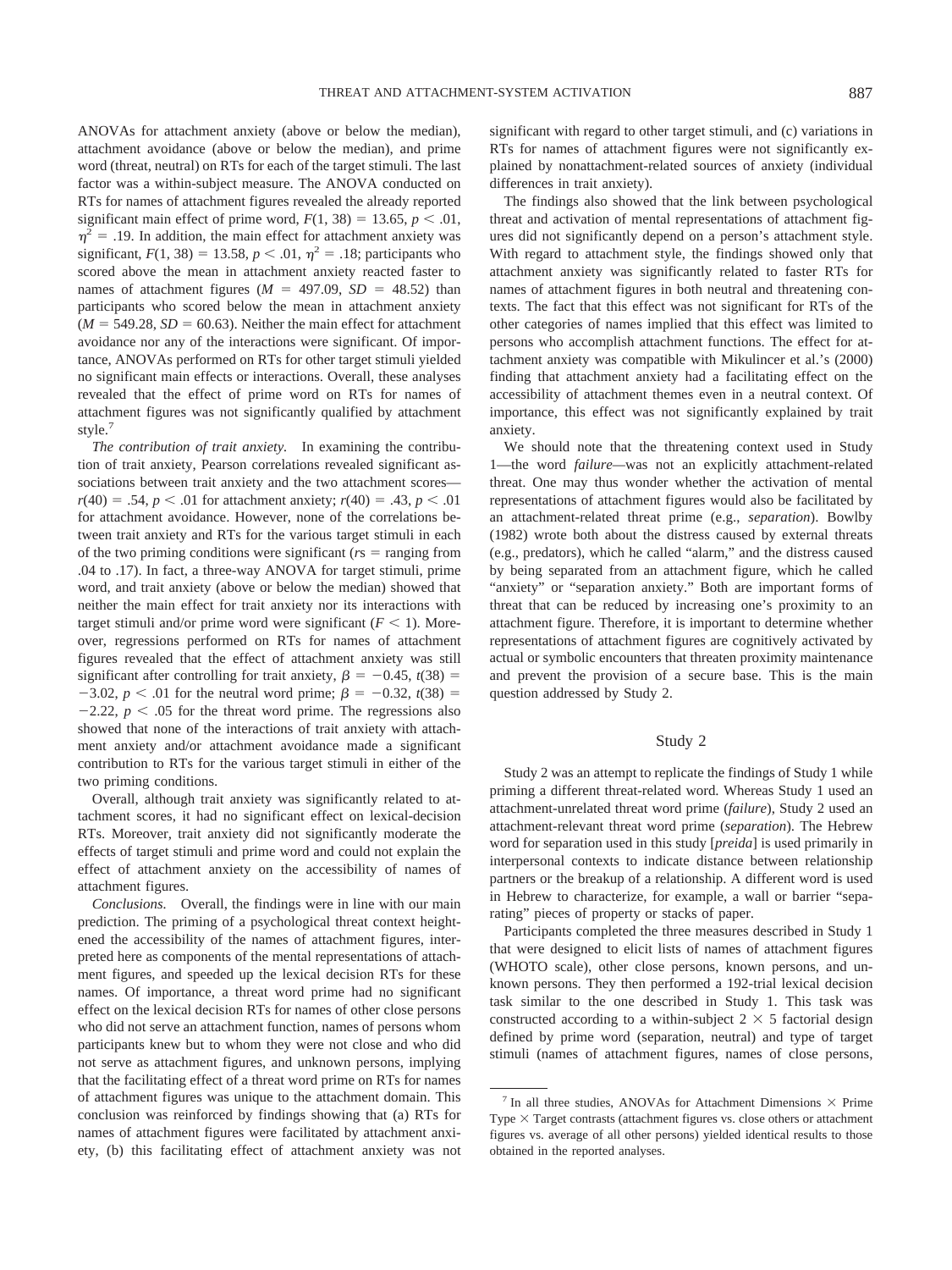names of known persons, names of unknown persons, nonwords). Following the lexical decision task, participants completed the ECR scale and the trait anxiety form of the STAI.

#### *Method*

*Participants.* Another independent sample of 48 psychology students  $(35)$  women and 13 men ranging in age from 19 to 37 years, median = 24) from Bar-Ilan University participated in the study as part of the requirements for their undergraduate degree.

*Materials and procedure.* Participants were run individually and completed the three measures described in Study 1 that were designed to elicit names of attachment figures, other close persons, known persons, and unknown persons. The average number of names generated in the WHOTO scale was  $3.39$  (*SD* = 1.31).

Following completion of the three measures, all participants received the filler 20-item questionnaire described in Study 1. Then they performed the computerized 192-trial lexical decision task described in Study 1. The single difference from the lexical decision task used in Study 1 was the threat word prime. Whereas the Hebrew word for failure was used as the threat word prime in Study 1, we used the Hebrew word for separation as the threat word prime in Study 2. The Hebrew word for separation [*preida*] was presented in 96 of the trials and compared against the Hebrew word for umbrella ([*mitria*] neutral word prime), which was of equal length and was presented in the remaining 96 trials.

Following the lexical decision task, participants received a distractor scale on social issues and then two randomly ordered self-report scales tapping attachment style and trait anxiety. Attachment style was assessed using the ECR scale described in Study 1. In the current sample, Cronbach alphas were high for the 18 anxiety items (.85) and the 18 avoidance items  $(.90)$ . These scores were not significantly associated,  $r(46) = .14$ , *ns*. Trait anxiety was assessed using the trait form of the STAI described in Study 1. In the current sample, the Cronbach alpha coefficient for the 20 items was high (.90). Following completion of the self-report scales, participants were debriefed about the procedure and thanked for their participation.

## *Results and Discussion*

*Psychological threat and the accessibility of attachment figures.* For each person, RTs (for correct responses) were averaged according to type of target stimuli and prime word. We then conducted the two-way repeated measures ANOVA described in Study 1. This analysis yielded a significant main effect for target stimuli,  $F(4, 188) = 23.16, p < .01, \eta^2 = .31$ . A Scheffé test for repeated measures revealed that participants responded with faster RTs to names of attachment figures  $(M = 522.09)$  than to names of unknown persons ( $M = 575.90$ ), names of close persons ( $M =$  $579.32$ ), nonwords ( $M = 592.74$ ), or names of known persons  $(M = 598.83)$ . The main effect of prime word was not significant  $(F < 1, \eta^2 = .01)$ , but the interaction between prime word and target stimuli was significant,  $F(4, 188) = 8.73, p < .01, \eta^2 = .16$ . Replicating findings of Study 1, simple main effects tests for repeated measures revealed that the separation word prime led to faster RTs for names of attachment figures than a neutral prime,  $F(1, 188) = 11.19, p < .01$  (see means in Table 1), but had no significant effect on RTs for names of close persons, names of known persons, names of unknown persons, or nonwords  $(F \leq 1;$ see means in Table 1).

*The contribution of attachment style.* In examining the contribution of attachment style, we conducted the hierarchical regressions described in Study 1. For names of attachment figures, the regression revealed the following significant effects. First, as in Study 1, attachment anxiety made a significant unique negative contribution to RTs for names of attachment figures following the priming of either the word *separation* or a neutral word— $\beta$  =  $-0.33$ ,  $t(45) = -2.48$ ,  $p < .05$  and  $\beta = -0.42$ ,  $t(45) = -3.09$ ,  $p < .01$ , respectively. Second, unlike what happened in Study 1, attachment avoidance made a significant unique positive contribution to RTs for names of attachment figures following the priming of the word *separation*,  $\beta = 0.49$ ,  $t(45) = -3.76$ ,  $p < .01$ , but not following the priming of a neutral word,  $\beta = -0.19$ ,  $t(45) =$  $-1.47$ ,  $p > .10$ . Third, the interaction of anxiety and avoidance was not significant in either priming condition. Regressions conducted on RTs for other target stimuli revealed no significant effects of attachment scores.

A three-way ANOVA for attachment anxiety (above or below the median), attachment avoidance (above or below the median), and prime word (threat, neutral) on RTs for names of attachment figures revealed the already reported significant main effect for prime word,  $F(1, 44) = 25.85$ ,  $p < .01$ ,  $p^2 = .24$ , and a significant main effect for attachment anxiety,  $F(1, 44) = 13.15$ ,  $p < .01$ ,  $\eta^2$  = .16. Replicating findings of Study 1, persons scoring high on attachment anxiety reacted faster to names of attachment figures  $(M = 498.59, SD = 59.95)$  than persons scoring low on this attachment dimension ( $M = 546.59$ ,  $SD = 53.63$ ). The main effect for attachment avoidance was not significant, but the interaction between prime word and attachment avoidance was significant,  $F(1, 44) = 31.21, p < .01, \eta^2 = .29$ . No other interactions were significant. ANOVAs performed on RTs for other target stimuli yielded no significant main effects or interactions.

Simple main effects tests revealed that the separation word prime led to faster RTs for names of attachment figures  $(M =$  $465.71, SD = 49.44$ ) than a neutral prime ( $M = 536.72$ ,  $SD = 57.23$ ) among persons who scored low on attachment avoidance,  $F(1, 44) = 43.54$ ,  $p < .01$ . However, the prime word had no significant effect on the RTs of persons scoring high on attachment avoidance,  $F(1, 44) = 1.46$  ( $M = 540.67$ ,  $SD = 54.05$ ) for separation word prime;  $M = 534.27$ ,  $SD = 58.58$  for neutral word prime). Overall, these analyses revealed that attachment avoidance significantly qualified the effect of the separation word prime on RTs for names of attachment figures.

*The contribution of trait anxiety.* Pearson correlations revealed significant associations between trait anxiety and the two attachment scores,  $r(46) = .62$ ,  $p < .01$  for anxiety;  $r(40) = .44$ ,  $p < .01$ for avoidance. However, none of the correlations between trait anxiety and RTs for the various target stimuli were significant  $(rs = \text{ranging from } .09 \text{ to } .15)$ . In fact, a three-way ANOVA for target stimuli, prime word, and trait anxiety (above or below the median) showed that neither the main effect for trait anxiety nor its interactions with target stimuli and/or prime word were significant  $(F < 1)$ . Moreover, regressions revealed that the statistical control of trait anxiety did not influence the observed effects of attachment scores. That is, the effects of attachment anxiety on RTs for names of attachment figures following the separation word prime or the neutral word prime— $\beta = -0.36$ ,  $t(44) = -3.27$ ,  $p < .05$ ;  $\beta =$  $-0.47$ ,  $t(44) = -2.85$ ,  $p < .01$ , respectively—as well as the effect of attachment avoidance on RTs for attachment names following the separation word prime— $\beta = 0.50$ ,  $t(44) = 3.45$ ,  $p < .01$  were still significant after controlling for trait anxiety. In addition, none of the interactions of trait anxiety with attachment scores made significant contributions to lexical decision RTs. The find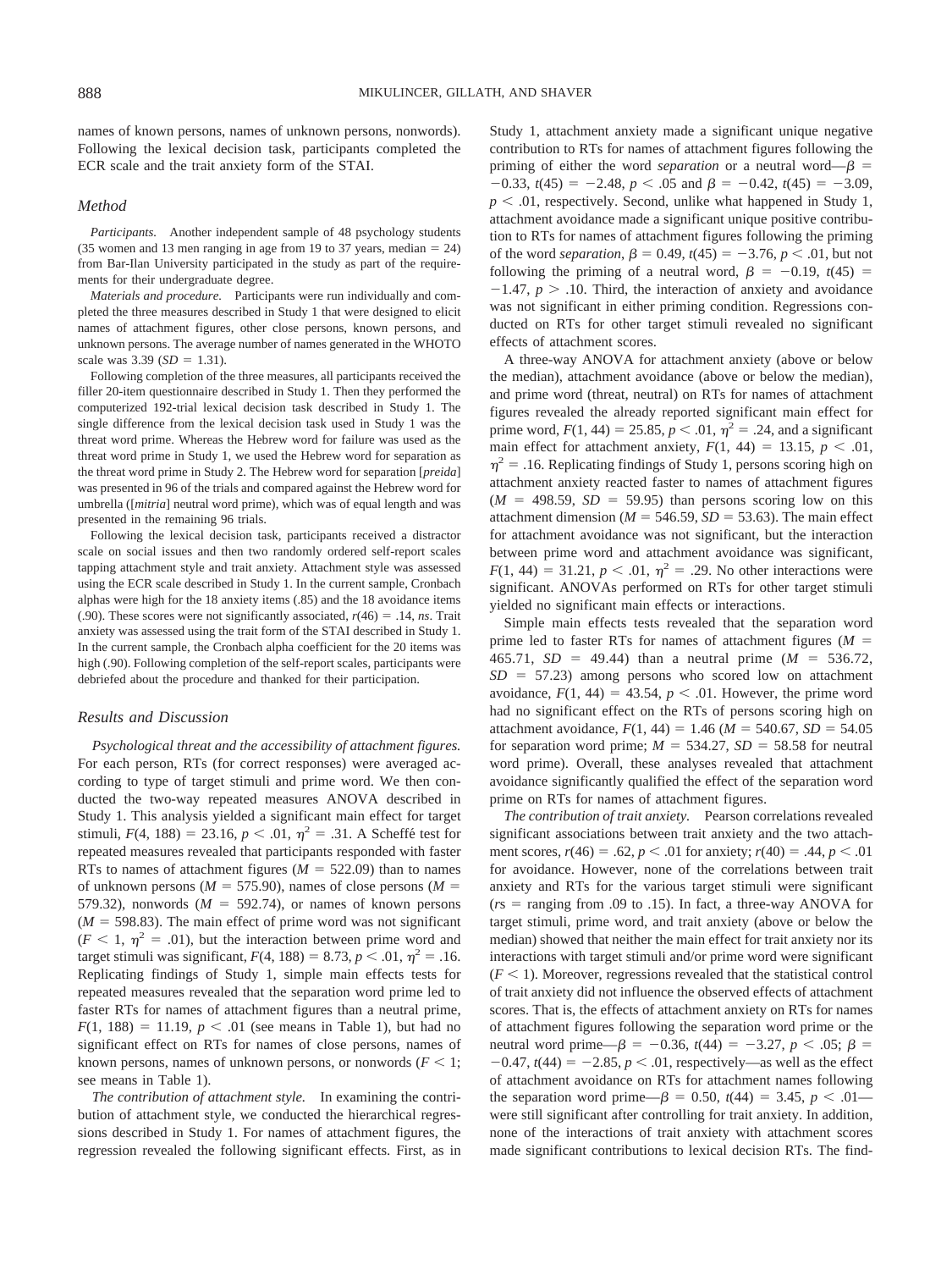ings replicated those of Study 1, indicating that trait anxiety did not significantly explain the effects of prime word and attachment scores.

*Conclusions.* Taken together, the findings replicated and extended the findings of Study 1. First, the priming of an attachmentrelated threat word (*separation*) heightened the accessibility of the names of attachment figures. Second, this effect was specific to the attachment domain, because the separation word prime had no significant effect on RTs for names of other close persons who did not serve attachment functions, names of persons whom participants knew but who were not close to them and not viewed as attachment figures, and unknown persons. Third, attachment anxiety was associated with higher accessibility of names of attachment figures regardless of the primed context (separation or neutral). Fourth, the analyses also revealed a previously unobserved effect: Attachment avoidance was found to be significantly associated with *lower* accessibility of names of attachment figures following the priming of a separation context. This result was compatible with Fraley and Shaver's (1997) and Fraley, Garner, and Shaver's (2000) findings that attachment avoidance reduced the accessibility of attachment themes related to separation from attachment figures. Fifth, none of these effects were significantly explained by individual variations in trait anxiety.

# Study 3

Study 3 was an attempt to replicate and extend the findings of Studies 1 and 2 using a different cognitive task and a different experimental design. First, whereas Studies 1 and 2 examined the cognitive accessibility of representations of attachment figures in a lexical decision task, Study 3 used a Stroop (1938) color-naming task. Research consistently indicates that the activation of a specific mental representation increases attention to representationcongruent elements, thus leading to a slowing of color naming of representation-relevant words in the Stroop task (e.g., Mathews & McLeod, 1985; Warren, 1972). That is, interference with colornaming responses in the Stroop task is viewed as a valid indicator of the accessibility of cognitive material. Therefore, if a threatening context activates the representation of attachment figures, one should expect slower color naming (longer RTs) in the Stroop task for names of attachment figures following the priming of threat than neutral words.

Second, whereas Studies 1 and 2 used a within-subject design to manipulate the specific primes, Study 3 used a between-subjects design. Instead of exposing a participant to different primes within the Stroop task, each participant in Study 3 was exposed to a single prime that recurred in all of the trials of the Stroop task. Specifically, participants were randomly divided into three conditions according to the specific prime word to which they were subliminally exposed during the Stroop task: the *failure* word prime, the *separation* word prime, or a neutral word prime.

In Study 3, participants completed the three measures described in Studies 1 and 2 that were designed to elicit lists of names of attachment figures, other close persons, known persons, and unknown persons. They then performed a computerized 128-trial Stroop task in which they were asked to name the color in which a target stimulus was presented on the monitor. These target stimuli consisted of four names of attachment figures, four names of close persons, four names of known persons, and four names of unknown persons. The target names were individually constructed for each participant on the basis of responses to the WHOTO scale and the name-generation tasks carried out before the Stroop task. In all trials of the Stroop task, participants were subliminally exposed to one of three word primes (*failure*, *separation*, or *hat*) before being exposed to the target stimulus. The dependent variable was the color-naming RT to each target stimulus. Following the Stroop task, participants completed the ECR scale and the trait anxiety form of the STAI.

## *Method*

*Participants.* Another independent sample of 120 psychology students  $(88$  women and 32 men ranging in age from 18 to 34 years, median  $= 22$ years) from Bar-Ilan University participated in the study as part of the requirements for their undergraduate degree. Participants were randomly divided into three priming conditions, with 40 participants in each.

*Materials and procedure.* Participants were run individually and completed the three measures described in Study 1 that were designed to elicit names of attachment figures, other close persons, known persons, and unknown persons. The average number of names generated on the WHOTO scale was  $3.28$  ( $SD = 1.23$ ). Participants then received the 20-item filler questionnaire described in Study 1.

Following these measures, participants performed a computerized 128 trial Stroop task in which they were asked to name the color in which a target stimulus was presented on the monitor. The task was conducted on the apparatus described in Study 1 (Pentium IBM-PC with an SVGA color monitor). The word primes were displayed in black lettering and the target stimuli were displayed in one of four colors (red, blue, green, yellow) on a white background in the middle of the monitor. Each of the four colors was used in 32 trials. Participants worked at their own pace. They were first given 10 practice trials and then 128 experimental trials. The target stimuli in the practice trials were different from those in the experimental trials.

Each trial of the task began with an  $x$  in the middle of the screen followed by a 20-ms subliminal presentation of a prime word, and then by an *XXX* pattern, which was presented for 500 ms and served as a backward mask. Immediately following this mask, 1 of 16 target stimuli was presented for 1,000 ms, and participants named as quickly as possible the color of the target stimulus by pressing an appropriately labeled key on a four-key response box. The trial then ended and the next trial began.

The target stimuli consisted of 16 people's names that were generated for each participant in the way described in Study 1: four names of attachment figures, four names of close persons, four names of known persons, and four names of unknown persons. Each combination of 1 of the 16 names and one of the four colors (green, blue, red, yellow) was shown twice, resulting in eight presentations of each name in a total of 128 trials ( $8 \times 16$ ). The order of presentation and the color of the target names were randomly determined for each participant, subject to the constraint that no two consecutive target names were displayed in the same color.

During the Stroop task, participants were randomly divided into three conditions according to the prime word that was subliminally presented for 20 ms in each of the 128 trials. In the failure condition, the prime word was the Hebrew word for *failure*. In the separation condition, participants were exposed to the Hebrew word for *separation*. In the neutral priming condition, the prime word was the Hebrew word for *hat*. In each condition, the same prime word appeared in all 128 trials of the Stroop task.

Following the Stroop task, participants received a distractor scale that asked about social issues and then two randomly ordered self-report scales tapping attachment style and trait anxiety. Attachment style was assessed using the ECR scale described in Study 1. In the current sample, Cronbach alphas were high for the 18 anxiety items (.91) and the 18 avoidance items (.91), so two scores were computed by averaging items on each subscale. These scores were not significantly associated,  $r(118) = .03$ . Trait anxiety was assessed using the Hebrew version of the trait form of the STAI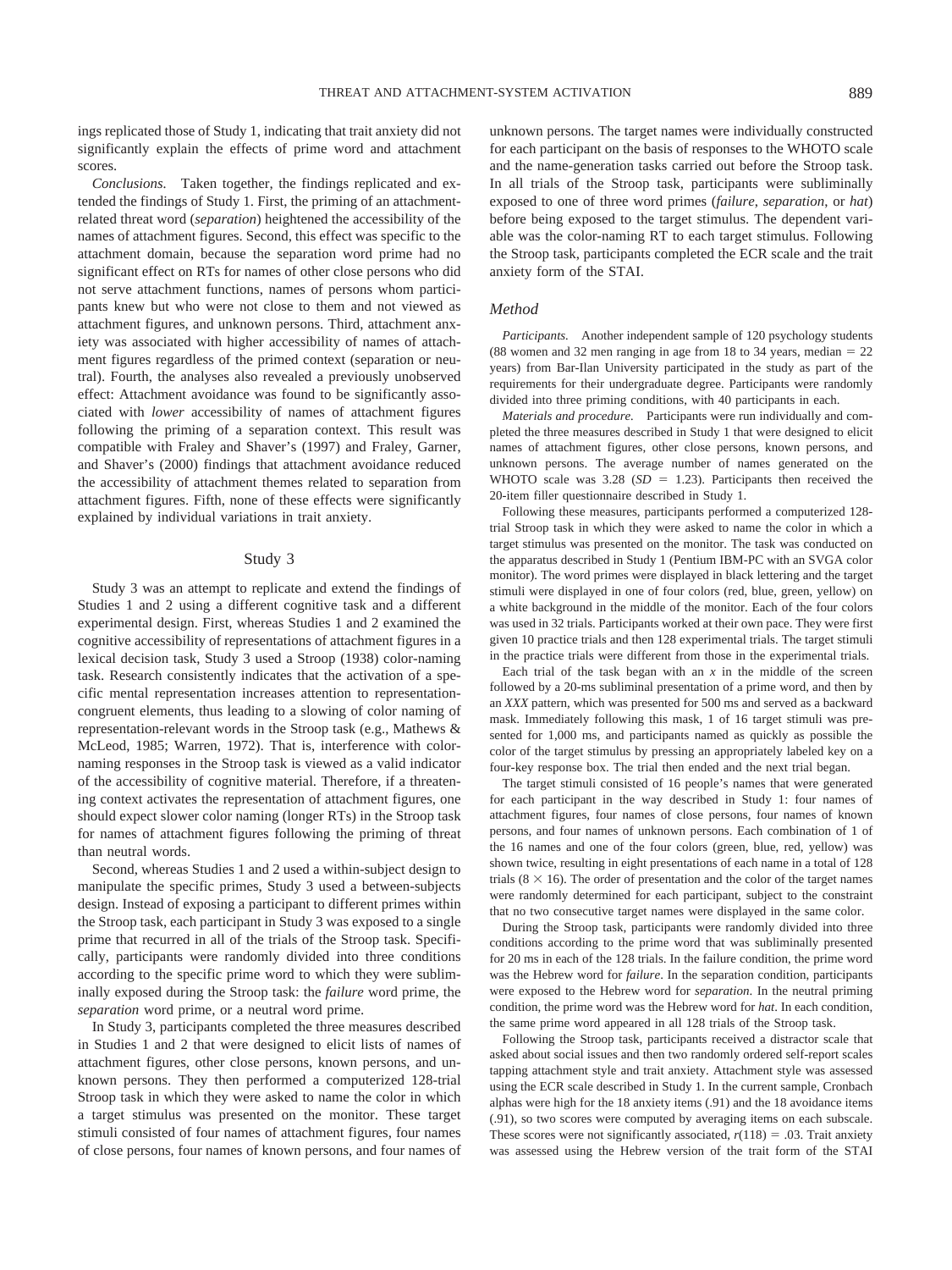(Spielberger et al., 1970) described in Study 1. In the current sample, the Cronbach alpha coefficient for the 20 items was high (.89), allowing us to compute a trait anxiety score by averaging the items. No significant differences were found in attachment scores and trait anxiety between the three priming conditions  $(F < 1)$ .

## *Results and Discussion*

*Psychological threat and the accessibility of attachment figures.* For each person, color-naming RTs (for correct responses) were averaged according to type of target stimuli. We then conducted a two-way ANOVA for prime word (failure, separation, neutral) and target stimuli (names of attachment figures, names of close persons, names of known persons, names of unknown persons) on the averaged RTs. The last factor was a within-subject repeated measure. This analysis yielded a significant main effect for type of target stimuli,  $F(3, 351) = 18.23, p < .01, \eta^2 = .19$ . A Scheffe post hoc test for repeated measures revealed that participants responded with longer color-naming RTs to names of attachment figures ( $M = 719.66$ ) than to names of close persons ( $M =$ 694.98), names of known persons  $(M = 695.74)$ , or names of unknown persons  $(M = 693.51)$ . No significant difference was found between other target stimuli categories. The main effect of prime word was not significant ( $F < 1$ ,  $\eta^2 = .02$ ), but the interaction between prime word and type of target stimuli was significant,  $F(6, 351) = 4.62, p < .01, \eta^2 = .11$ .

Simple main effects tests revealed that the source of the significant interaction resided in the differential effects of priming condition across kinds of target stimuli. On the one hand, priming condition had a significant effect on RTs for names of attachment figures. In this case, participants in the failure and separation priming conditions reacted with longer color-naming RTs to names of attachment figures than the participants in the neutral priming condition,  $F(2, 351) = 12.31$ ,  $p < .01$  (see means in Table 2). No significant difference was found between the failure and separation priming conditions. On the other hand, priming condition had no significant effect on color-naming RTs for names of close persons, names of known persons, or names of unknown persons ( $F < 1$ ; see means in Table 2). In these cases, neither the *separation* nor the *failure* word prime significantly affected colornaming RTs in comparison with the neutral priming condition. These effects were conceptually similar to those of Studies 1 and 2 and fit our predictions about the effects of threat on the activation of representations of attachment figures.

*The contribution of attachment style.* In examining the contribution of attachment scores, we conducted a hierarchical regression analysis predicting color-naming RTs. This regression was separately conducted for each target stimulus category. In this regression, the predictors were attachment anxiety, attachment avoidance, two dummy variables—threat context (a contrast of the two threat prime conditions, failure and separation, to the neutral prime condition) and type of threat context (a contrast of the separation prime condition and the failure prime condition)—and the interactions of anxiety with avoidance and of each dummy variable with the attachment scores. In these regressions, the main effects of the predictors were introduced in Step 1. The two-way interactions were introduced in Step 2. The three-way interactions were entered in Step 3.<sup>8</sup>

The regressions conducted on RTs for names of close persons, names of known persons, and names of unknown persons yielded no significant main effects or interactions. Only the regression conducted on RTs for names of attachment figures revealed significant effects of the priming manipulations and attachment scores. This regression yielded the following results. First, significant main effects were found for threat context,  $\beta = 0.30$ ,  $t(115) = 3.72, p < .01$ , and attachment anxiety,  $\beta = 0.39$ ,  $t(115) = 4.72$ ,  $p < .01$ . Both the priming of a threat context (either failure or separation) and having higher scores on attachment anxiety were associated with higher cognitive activation (longer color-naming latencies) of names of attachment figures. Second, the main effects for type of threat context and attachment avoidance were not significant  $(t < 1)$ . Third, the interaction between anxiety and avoidance as well as all the interactions between threat context and attachment scores were not significant  $(t < 1)$ . Fourth, the interaction between type of threat context and attachment anxiety as well as the interaction between types of threat context, attachment anxiety, and attachment avoidance were not significant  $(t < 1)$ . Fifth, only the interaction between type of threat context and attachment avoidance was statistically significant,  $\beta = -0.74$ ,  $t(110) = -2.15, p < .05.$ 

In examining the source of the significant interaction between type of threat context and attachment avoidance, we computed partial correlations (controlling for attachment anxiety) between attachment avoidance and RTs for names of attachment figures within each threat condition. These analyses revealed that avoidance was significantly and inversely related to RTs for names of attachment figures in the separation prime condition,  $r(37)$  =  $-31$ ,  $p < .05$ , but not in the failure priming condition,  $r(37) =$ .13. Only following the separation word prime was avoidance significantly related to decreased accessibility of names of attachment figures (shorter color-naming RTs).

The lack of significant interactions of threat context or type of threat context with attachment anxiety implied that the effect of attachment anxiety did not significantly depend on prime words. In fact, within-condition partial correlations (controlling for attachment avoidance) revealed significant positive associations between attachment anxiety and RTs for names of attachment figures in the three priming conditions:  $r(37) = .32$ ,  $p < .05$  in the neutral priming condition;  $r(37) = .34$ ,  $p < .05$  in the failure priming condition;  $r(37) = .35$ ,  $p < .05$  in the separation priming condition. Replicating the findings of Studies 1 and 2, attachment anxiety was found to facilitate the accessibility of representations of attachment figures even under nonthreat conditions.

*The contribution of trait anxiety.* In examining the contribution of trait anxiety, Pearson correlations revealed significant associations between trait anxiety and the two attachment scores  $r(118) = .45, p < .01$  for attachment anxiety;  $r(118) = .20, p <$ .05 for attachment avoidance. However, none of the correlations between trait anxiety and color-naming RTs for the various target stimuli were significant ( $rs =$  ranging from  $-.01$  to .06). In fact, a three-way ANOVA for target stimuli, prime word, and trait anxiety (above or below the median) showed that neither the main effect of trait anxiety nor its interactions with target stimuli and/or

<sup>8</sup> Three-way ANOVAs for attachment anxiety (above or below the median), attachment avoidance (above or below the median), and priming condition revealed identical results to those obtained in the regression analysis.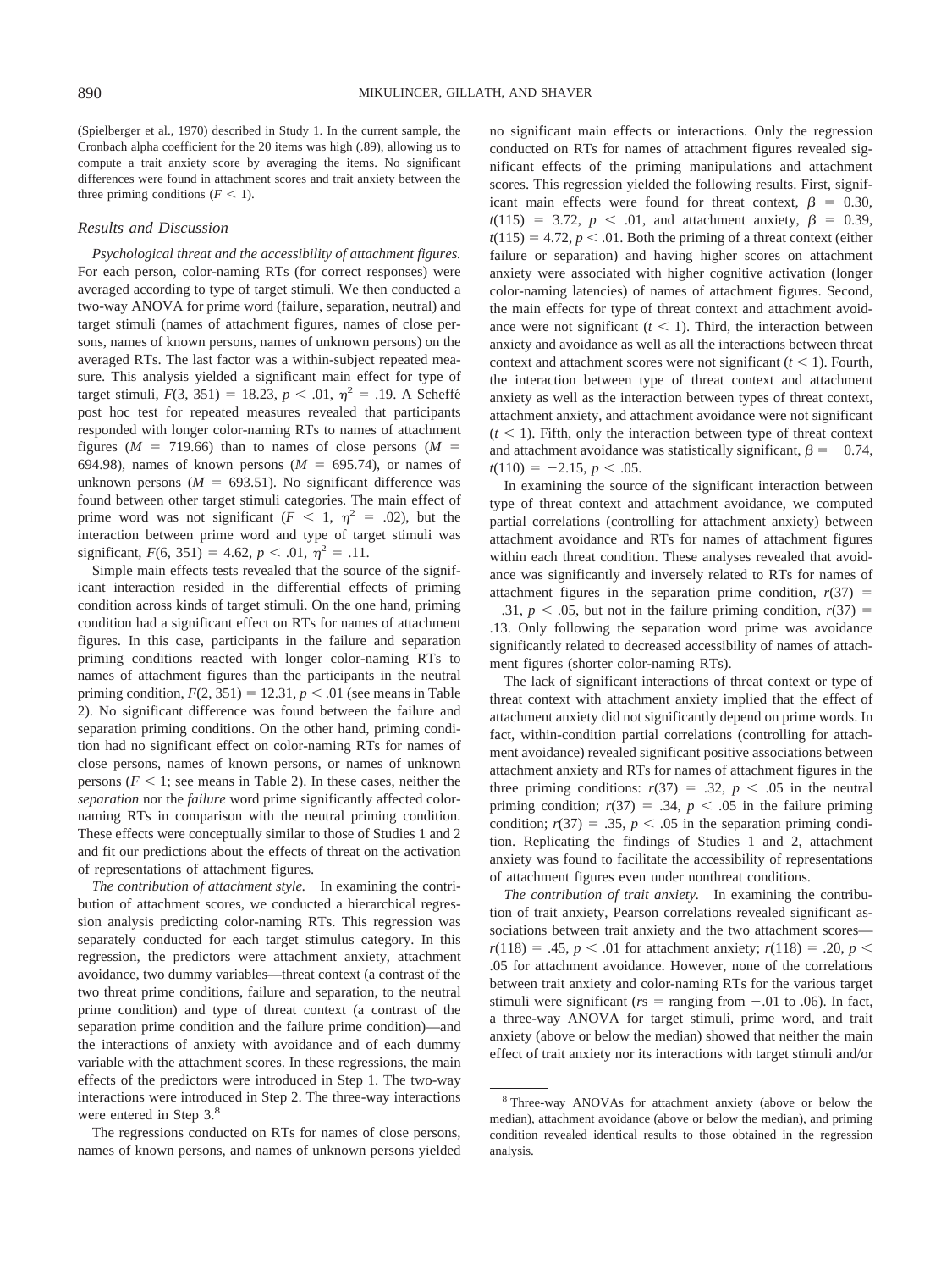| Target stimuli     | Prime word          |       |                     |       |                     |       |  |  |
|--------------------|---------------------|-------|---------------------|-------|---------------------|-------|--|--|
|                    | Failure             |       | Separation          |       | Neutral             |       |  |  |
|                    | M                   | SD    | M                   | SD    | M                   | SD    |  |  |
| Attachment figures | 734.47.             | 84.70 | 734.23.             | 63.36 | 690.27 <sub>b</sub> | 65.05 |  |  |
| Close persons      | 698.13 <sub>b</sub> | 73.16 | 698.28 <sub>b</sub> | 67.14 | 688.53 <sub>b</sub> | 66.63 |  |  |
| Known persons      | 693.76 <sub>b</sub> | 76.59 | 700.05 <sub>b</sub> | 72.12 | 693.41 <sub>b</sub> | 65.07 |  |  |
| Unknown persons    | 699.33 <sub>b</sub> | 72.45 | 694.31 <sub>b</sub> | 67.91 | 686.89 <sub>b</sub> | 64.85 |  |  |

*Means and Standard Deviations of Color-Naming Reaction Times in the Stroop Task as a Function of Prime Word and Target Stimuli (Study 3)*

*Note.* A mean is different from other means in its row and/or column at  $p < .05$ , according to Scheffé tests, if their subscripts differ.

priming condition were significant  $(F < 1)$ . Moreover, regressions revealed that the main effect for attachment anxiety and the interaction of type of threat and attachment avoidance on RTs for names of attachment figures were still significant after controlling for trait anxiety— $\beta = 0.37$ ,  $t(114) = 4.48$ ,  $p < .01$ ;  $\beta = -0.81$ ,  $t(114) = -2.15$ ,  $p < .05$ , respectively. These regressions also revealed that interactions of trait anxiety with threat context, attachment anxiety, and attachment avoidance made no significant contribution to color-naming RTs. Overall, trait anxiety did not significantly explain the effects of priming condition and attachment scores on color-naming RTs.

Table 2

*Conclusions.* The findings of Study 3 replicated the findings of Studies 1 and 2 using a different cognitive task (Stroop task) and a between-subjects priming manipulation. In line with our predictions, the priming of threat-related words, either *failure* or *separation*, heightened the accessibility of representations of attachment figures, thereby interfering with designation of the color in which those figures' names were printed (longer RTs). Replicating our previous studies, this significant priming effect was unique to attachment representations and did not significantly generalize to other target stimulus categories. The findings also replicated the effects of attachment style observed in Studies 1 and 2: Whereas attachment anxiety heightened the accessibility of representations of attachment figures (longer color-naming RTs) even in neutral priming conditions, attachment avoidance seemed to inhibit this accessibility (shorter color-naming RTs) following a *separation* (but not a *failure*) word prime. None of these effects were significantly explained by trait anxiety.

## General Discussion

The findings reported here provide important information about attachment-system activation in adulthood. First, they consistently show that threat contexts automatically activate cognitive representations of attachment figures. That is, representations of people who are a source of comfort may be neurologically active and may preconsciously influence mental processes during the encounter with a threat, even when this threat is irrelevant to interpersonal relationships or to the frustration of attachment needs. Second, the findings delineate attachment-style differences in attachmentsystem activation. Whereas attachment anxiety heightened the accessibility of representations of attachment figures even in nonthreatening contexts, attachment avoidance inhibited this accessibility in an attachment-related threat context. Taken as a whole, the current studies constitute one of the first systematic attempts to directly examine the contextual triggers and individual-difference factors underlying attachment-system activation in adulthood.

Across the three studies, the findings indicated that participants reacted to threat contexts with heightened accessibility of the names of the people they listed as serving attachment functions in the WHOTO scale (i.e., the names of attachment figures). Of importance, this effect was replicated using two different cognitive techniques: lexical decisions and Stroop color naming. As compared with subliminal neutral priming, the subliminal priming of threat words led to (a) faster identification of names of attachment figures in the lexical decision task and (b) slower RTs in naming the color of names of attachment figures. In both cases, fast lexical decision RTs and slow color-naming RTs were interpreted as manifestations of heightened activation of representations of attachment figures in threatening contexts. In addition, this pattern of accessibility was replicated in both within-subject and betweensubjects designs, and was not constrained to the priming of a specific threat word. Rather, it occurred both when attachmentunrelated (*failure*) and when attachment-related (*separation*) threat words were primed. As a whole, the replicability of the findings across cognitive techniques and threat contexts contributes to the robustness of the findings and strengthens their internal validity.

The idea of attachment-system activation under conditions of threat has been central to attachment theory and has been studied in infants by observing their behavior in the Strange Situation (Ainsworth et al., 1978). The current studies may be the first to show that, when threatened (even if only unconsciously), the adult mind turns automatically to representations of attachment figures. Presumably, this is the first step in a process that often results in actually searching for these figures and increasing physical and/or psychological proximity to them. Our findings provide support for the protective function of the attachment system in adulthood and increase our confidence in the psychological reality of the attachment system.

To fully appreciate the protective function of attachment relationships, we need to integrate various sets of findings. First, our findings fit with those of Mikulincer et al. (2000): Whereas our findings indicate that threats heighten the accessibility of representations of attachment figures, Mikulincer et al. (2000) found that threats heightened the accessibility of proximity-related con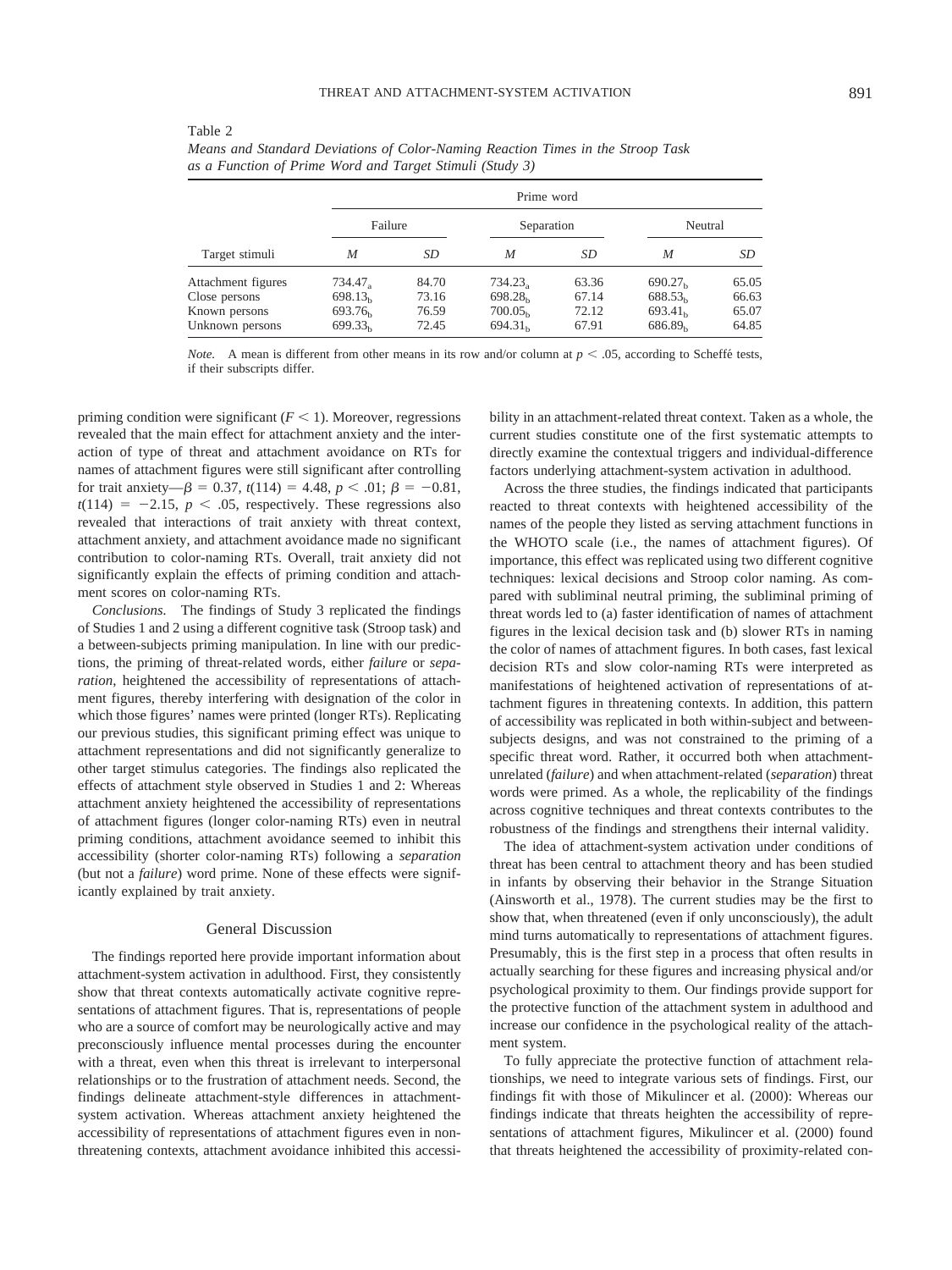cepts (e.g., love, closeness). In both cases, the encounter with threats seems to have activated not only thoughts about the threatening event but also attachment-related thoughts. That is, people exposed to a threatening event may be consciously occupied with this event, but their mental processes may also be affected by highly accessible representations of attachment figures and themes. Second, Mikulincer, Hirschberger, Nachmias, and Gillath (2001) found that the contextual activation of representations of attachment figures has positive affective connotations, produces a "spill over" of positive affect, and buffers the detrimental effects of threatening events. Thus, we conclude that automatic activation of the attachment system during a threatening encounter may act as an inner resource, promoting emotional adjustment and protecting a person's well-being.

It is important to note that threat contexts did not have a significant effect on the accessibility of the names of known persons and unknown persons, thereby enabling the rejection of a familiarity explanation. Furthermore, the priming of threat words had no significant effect on representations of close persons who did not serve attachment functions. That is, the effects of threat seemed to be specific to persons who accomplished attachment functions. However, one can still alternatively suggest that these persons may be the partners with whom one experiences high relationship closeness or relationship quality and that these feelings are the key explanatory constructs rather than attachment. One problem with this interpretation is that it fails to take into account differences between accomplishment of attachment functions and relationship closeness and quality. In fact, relationship closeness and quality are not solely derived from the attachment functions a partner serves. One can feel very close to a relationship partner (e.g., a friend) with whom one enjoys many exploratory and affiliative activities without turning to this partner as a source of support in times of need. Moreover, Trinke and Bartholomew (1997) found that attachment relationships, measured with a modified version of the WHOTO questionnaire used in our studies, differed considerably from research participants' closest relationships, defined by interdependence of activities. Future studies should attempt to identify persons with whom a participant feels relationship closeness without nominating them as attachment figures and explore the accessibility of their representations in threatening contexts. We would expect closeness not to work in the same way as attachment.

There are additional reasons for doubting that the WHOTO measures closeness or intimacy or other such alternatives to attachment. First, the WHOTO scale was specifically designed to identify attachment figures. Its items stem directly from attachment theory, not from theories of closeness or intimacy. Second, RTs for identifying names of attachment figures differed systematically as a function of attachment-related anxiety and avoidance, which were also measured with scales derived from attachment theory. There would be no obvious reason for this result to have occurred if the WHOTO measured something other than attachment, such as closeness or intimacy. In other words, there is no alternative theory that predicts the results we obtained, no alternative theory that would have generated either these particular kinds of measures or our particular experiments. Third, at least one measure of closeness has been shown not to relate very highly to a version of the WHOTO measure (Trinke & Bartholomew, 1997). Thus, attachment and closeness seem not to be the same. Fourth,

in two of our three studies, close relationship partners other than those mentioned in the WHOTO questionnaire did not produce RTs that differed from RTs for nonclose acquaintances, or even for people with whom the participant had no relationship at all. Thus, it would be difficult to argue that we were simply measuring the high end of a closeness continuum. Other alternative constructs, such as trust and support, are more difficult to discount, because they are so conceptually interwoven with attachment that they may not be real alternatives. Further research is needed to compare the WHOTO with measures targeting trust and support.

Of course, there are still alternative explanations of the findings that can be tested in future studies. For example, it is possible that attachment targets are all figures with whom the individual has communal relationships and that they are the first ones that come to mind when needs become salient. Similarly, from an inclusion of other in the self-perspective (Aron, Aron, & Norman, 2001), the failure prime is also a threat to one's closest others and making separation salient makes salient those with whom separating self from others would be most painful. However, given that all of our measures derived from attachment theory and that the results were highly consistent with the theory, researchers with other perspectives should develop systematic and coherent programs of research testing alternative explanations of the findings.

Our findings contribute to the validity of the WHOTO scale. A review of adult attachment literature reveals that only a few studies have used WHOTO kinds of measures (e.g., Fraley & Davis, 1997; Hazan & Zeifman, 1994; Trinke & Bartholomew, 1997), and no one has known whether these measures are valid and tap a construct that has psychological reality. The fact that a participant mentions the name of a person in the WHOTO scale as someone who provides a safe haven does not automatically imply that this person actually functions as an attachment figure in real-life threatening situations or occupies a special place in the participant's semantic network. Our findings indicate that the WHOTO scale is surprisingly construct valid, and they allow us to say with some confidence that the people identified by the WHOTO scale are psychologically special. These people seemed to be differentiated from other close persons within participants' minds during a threatening encounter. That is, adults can name the members of a specific category of close persons who accomplish attachment functions and become mentally salient in threat contexts. However, one should take into account that the WHOTO scale is biased towards security-enhancing attachment figures and may miss figures to whom a person is more insecurely attached (Trinke & Bartholomew, 1997). Further research should use other scales, such as the Attachment Network Questionnaire (Trinke & Bartholomew, 1997), to identify a broader range of attachment figures and examine the accessibility of their representations in threatening contexts.

It is also important to note that the effects of threat were not significantly explained by trait anxiety, although this individualdifference factor was consistently and systematically associated with attachment-related anxiety and avoidance. Of course, there are other individual-difference factors, such as self-esteem, that may be correlated with attachment style and may explain the effects of threat on the accessibility of representations of attachment figures. In fact, self-esteem is closely related to Bartholomew and Horowitz's (1991) self-model dimension and to Brennan et al.'s (1998) attachment anxiety dimension. However, there is ac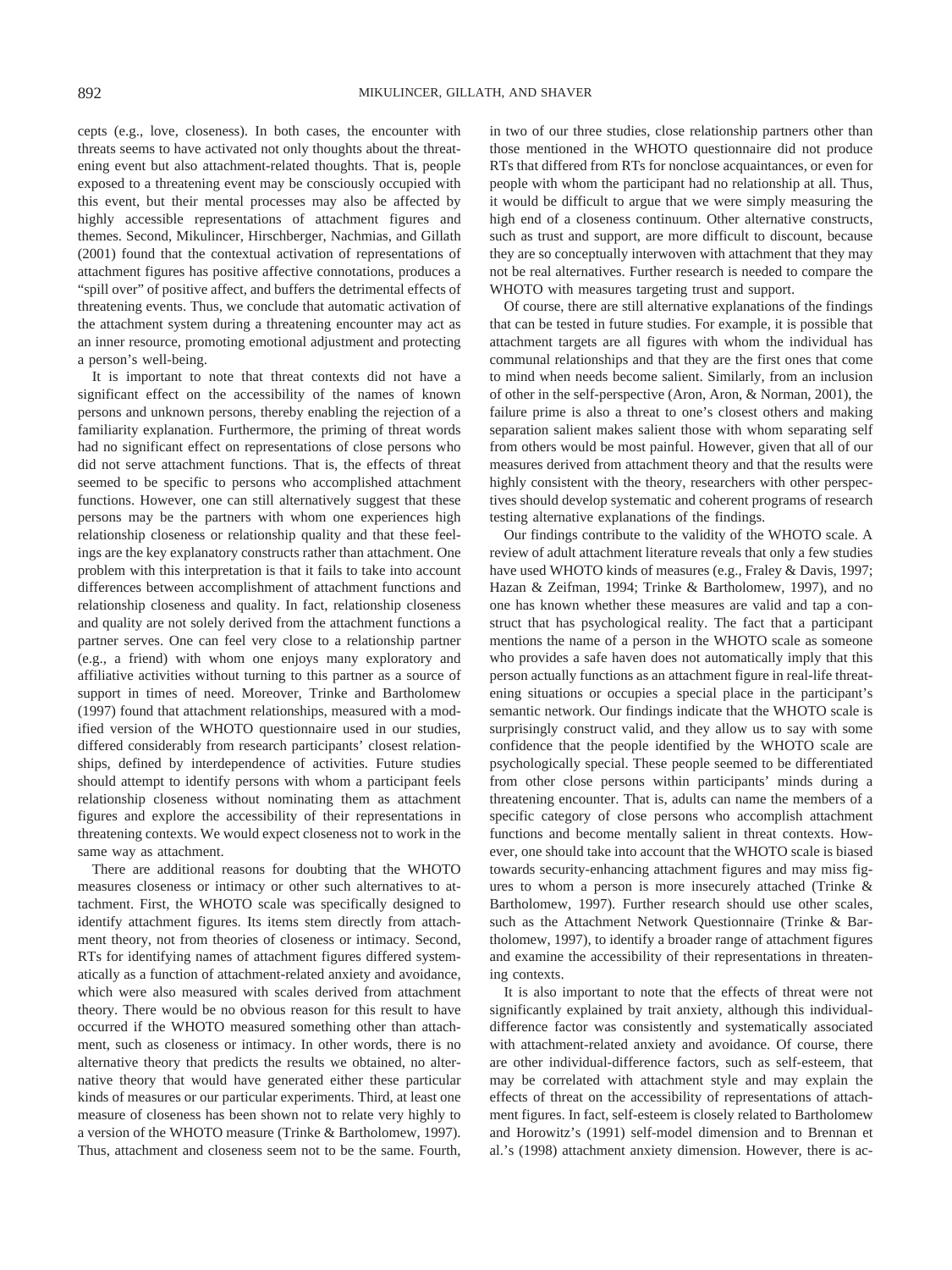cumulating evidence that although self-esteem correlates with attachment anxiety, it consistently fails to explain the psychological effects of this attachment dimension (e.g., Mikulincer & Florian, 2000).

The design of the studies reported here allowed us to explore the possible role that variations in attachment style may play in affecting attachment-system activation. On the one hand, the findings documented a general trend whereby the accessibility of representations of attachment figures under attachment-unrelated threat contexts did not significantly depend on variations in attachment avoidance or attachment anxiety. This finding implies that everyone has an attachment system that is responsive to attachment-unrelated threats. Even insecurely attached persons seem to have special attachment figures and to activate the representations of these figures under threatening conditions. On the other hand, attachment style was still relevant for explaining attachment-system activation in nonthreat contexts as well as attachment-related threat contexts. Whereas attachment anxiety significantly facilitated the activation of representations of attachment figures in neutral contexts, attachment avoidance significantly inhibited this activation under attachment-related threat conditions.

Persons scoring high in attachment anxiety were found to have heightened activation of representations of attachment figures in both neutral and threat contexts. This finding fits with Mikulincer et al.'s (2000) results and can be explained by anxiously attached individuals' affect-regulation strategies and working models. Specifically, people with high attachment anxiety have been found to exhibit a hyperactivation of the attachment system and to appraise daily transactions with the environment in threatening terms (for reviews, see Mikulincer & Florian, 2001; Shaver & Clark, 1994). As a result, they may fail to differentiate between neutral and threatening contexts, therefore activating representations of attachment figures even in neutral contexts. Furthermore, their negative models of self (Shaver & Hazan, 1993) and their tendency to ruminate on negative thoughts (Mikulincer & Florian, 2001) may color this activation with basic insecurities, thereby facilitating the accessibility of worries about rejection.

These findings tentatively suggest chronic, dysfunctional activation of the attachment system. First, anxiously attached individuals tend to exhibit high accessibility of representations of attachment figures even when there is no external threat. Second, this activation is colored by attachment-related worries, which may compound the distress when there actually is a threatening event. Third, a cognitive linkage between representations of attachment figures and thoughts about rejection may deter anxiously attached persons from actually seeking support. In short, although attachment-anxious persons may experience heightened accessibility to representations of attachment figures, this activation may exacerbate distress rather than serving as a coping resource and a source of comfort. Of course, these notions about chronic activation of the attachment system are speculative and need to be examined in future studies that track anxious persons' accessibility of attachment-related representations across time.

Persons scoring high on attachment avoidance showed a complex pattern of accessibility of representations of attachment figures. When the threat context (i.e., failure) was not directly related to attachment themes, avoidant individuals did not differ significantly from people who scored low on this attachment dimension. In this threat context, heightened activation of representations of attachment figures was found even among highly avoidant persons. However, in an attachment-related threat context (i.e., separation), persons scoring high on attachment avoidance showed less activation of representations of attachment figures than persons scoring low on this dimension.

Avoidant individuals' heightened activation of representations of attachment figures in attachment-unrelated threat contexts seems to be inconsistent with findings that these people tend to deactivate the attachment system and distance themselves from others (e.g., Fraley & Shaver, 1997; Fraley et al., 2000). However, this pattern of accessibility fits with Mikulincer et al.'s (2000) finding that thoughts about proximity are activated in threatening contexts even among highly avoidant persons. This discrepancy may be due to basic differences in the assessment of avoidant individuals' responses. Whereas past studies have relied on selfreports or behavioral observations, we and Mikulincer et al. (2000) relied on cognitive techniques that do not involve conscious deliberation about proximity seeking. We tentatively conclude that avoidant individuals react to threats with preconscious activation of the attachment system, but this activation may not reach consciousness and may not be transformed into behavioral intentions to seek proximity. This conclusion comports with findings concerning avoidant persons' regulatory strategies (Fraley et al., 1998), by which they repress any need for love and dissociate preconscious activation from conscious thoughts and intentions.

Avoidant individuals' preconscious activation of the attachment system seems to be automatically, and very quickly, inhibited in contexts that present a direct threat to attachment relationships for example, the threat of separation. In this case, their responses in the lexical decision and Stroop tasks resemble their self-reported thoughts and their actual behavior in interpersonal situations. That is, their attachment system seems to be either deactivated even at a preconscious level or activated and then quickly deactivated. This finding implies that attachment avoidance has an inhibitory effect on the activation of representations of attachment figures in contexts that threaten proximity maintenance and portend the removal of a secure base. It seems that avoidant persons have learned not to appeal to attachment figures when those figures are threatening to leave—in fact, they have learned to inhibit the natural tendency to seek proximity, which at a fundamental level they possess, as indicated by their performance in nonattachmentrelated threat contexts.

This possibility is compatible with suggestions made by Ainsworth et al. (1978) concerning the behavior of avoidant infants, whose mothers seem angrier than the mothers of infants with other attachment classifications, less comfortable with physical contact, less expressive of positive emotion, and less tolerant of their infants' expressions of anxiety, vulnerability, and neediness. Ainsworth et al. (1978, p. 320) claimed, for example, that "avoidance short circuits direct expression of anger to the attachment figure, which might be dangerous, and it also protects the baby from reexperiencing the rebuff that he has come to expect when he seeks close contact with his mother." Perhaps when this "short circuiting" is practiced for a long time, it can become an automatic process.

It would be interesting to explore further how avoidant persons' inhibitory processes work, what they are designed to accomplish (e.g., protection from a potentially angry, punitive attachment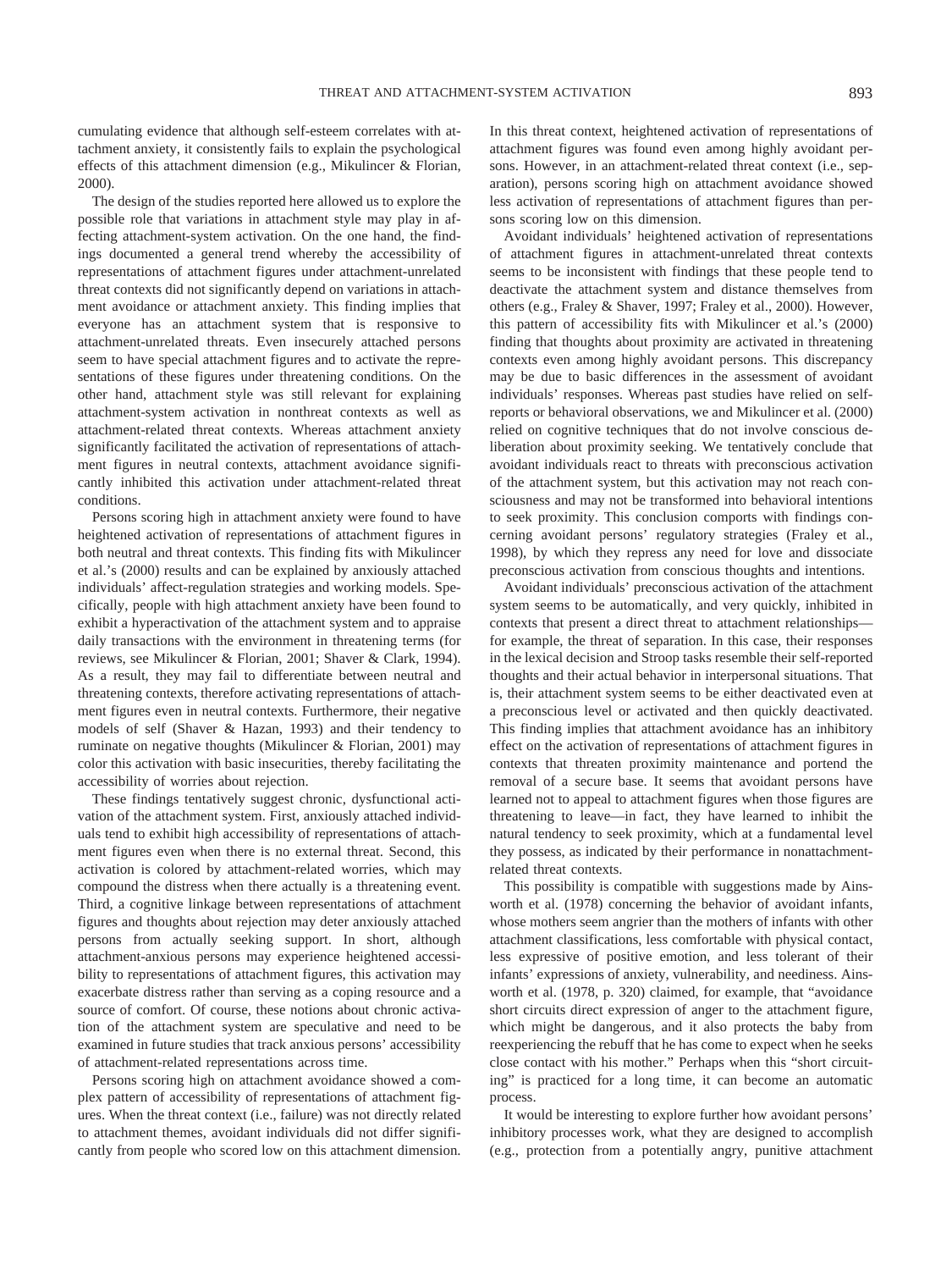figure; reduction of the attachment figure's tendency to threaten abandonment or decrease support if a particular separation is resisted), and when they arise—either in the course of development or in the course of a particular long-term relationship. Other findings suggest that avoidant individuals' tendency to suppress thoughts about separation (Fraley & Shaver, 1997; Fraley et al., 2000) is automatically extended to representations of attachment figures that may be associated with this threat.

Before closing the discussion, some possible limitations should be considered. In all three studies, participants received the ECR scale after the cognitive tasks, so their answers might have been affected by thoughts and feelings elicited in the experimental situations. However, this limitation should not be seen as a major problem because a distracter task was included before the attachment measure. In addition, no significant differences in attachment scores were found between the three priming groups of Study 3. In fact, measuring attachment style before the manipulations would have been more problematic, because it might have activated chronic attachment-related schemas that could have affected responses in the cognitive tasks. In future studies, it would be worthwhile to attempt to replicate the current findings after measuring attachment style in a separate session.

We should also note that our threat contexts were relatively benign and participants were exposed only to threat-inducing words, not to actual threats. In fact, the history of measures rooted in the verbal/semantic system not predicting behavior has to make us cautious. Further research should examine the activation of representations of attachment figures in real-life threatening contexts. However, in the attachment area, verbal measures have been consistently related to many kinds of behavior (for reviews, see Shaver & Clark, 1994; Shaver & Hazan, 1993), and Bowlby's attachment working models are semantic representations of attachment relationships (Bowlby, 1973). In addition, we should note that most of the threats people face in real-life situations seem to be of a supraliminal kind. Subliminal threats are useful in research because they eliminate alternative hypotheses about people's deliberate, conscious attempts to shape their responses in a selfenhancing or hypothesis-confirming way. But further research is needed to illuminate the psychodynamics of attachment-system activation following exposure to supraliminal threats. Despite these caveats about our preliminary studies, we view our findings as an important step in studying the cognitive substrate of the attachment system and exploring the protective functions of this system in adulthood.

#### References

- Ainsworth, M. D. S. (1973). The development of infant–mother attachment. In B. M. Caldwell & H. N. Ricciuti (Eds.), *Review of child development research* (Vol. 3, pp. 1–94). Chicago: University of Chicago Press.
- Ainsworth, M. D. S. (1991). Attachment and other affectional bonds across the life cycle. In C. M. Parkes, J. Stevenson-Hinde, & P. Marris (Eds.), *Attachment across the life cycle* (pp. 33–51). New York: Routledge.
- Ainsworth, M. D. S., Blehar, M. C., Waters, E., & Wall, S. (1978). *Patterns of attachment: A psychological study of the strange situation.* Hillsdale, NJ: Erlbaum.
- Aron, A., Aron, E. N., & Norman, C. (2001). Self-expansion model of motivation and cognition in close relationships and beyond. In G. J. O. Fletcher & M. S. Clark (Eds.), *Blackwell handbook of social psychology:*

*Interpersonal processes* (pp. 478–501). Malden, MA: Blackwell Publishers.

- Baldwin, M. W., Fehr, B., Keedian, E., & Seidel, M. (1993). An exploration of the relational schemata underlying attachment styles: Self-report and lexical decision approaches. *Personality and Social Psychology Bulletin, 19,* 746–754.
- Baldwin, M. W., & Holmes, J. G. (1987). Salient private audiences and awareness of the self. *Journal of Personality and Social Psychology, 53,* 1087–1098.
- Baldwin, M. W., Keelan, J. P. R., Fehr, B., Enns, V., & Koh-Rangarajoo, E. (1996). Social-cognitive conceptualization of attachment working models: Availability and accessibility effects. *Journal of Personality and Social Psychology, 71,* 94–109.
- Bargh, J. A., Chen, M., & Burrows, L. (1996). Automaticity of social behavior: Direct effects of trait construct and stereotype activation on action. *Journal of Personality and Social Psychology, 71,* 230–244.
- Bargh, J. A., & Pietromonaco, P. (1982). Automatic information processing and social perception: The influence of trait information presented outside of conscious awareness on impression formation. *Journal of Personality and Social Psychology, 43,* 437–449.
- Bartholomew, K., & Horowitz, L. M. (1991). Attachment styles among young adults: A test of a four-category model. *Journal of Personality and Social Psychology, 61,* 226–244.
- Birnbaum, G. E., Orr, I., Mikulincer, M., & Florian, V. (1997). When marriage breaks up—Does attachment style contribute to coping and mental health? *Journal of Social and Personal Relationships, 14,* 643– 654.
- Bowlby, J. (1973). *Attachment and loss: Vol. 2., Separation: Anxiety and anger.* New York: Basic Books.
- Bowlby, J. (1980). *Attachment and loss: Vol. 3., Loss: Sadness and depression.* New York: Basic Books.
- Bowlby, J. (1982). *Attachment and loss: Vol. 1. Attachment* (Rev. ed.). New York: Basic Books.
- Bowlby, J. (1988) *A secure base: Clinical applications of attachment theory.* London: Routledge.
- Brennan, K. A., Clark, C. L., & Shaver, P. R. (1998). Self-report measurement of adult attachment: An integrative overview. In J. A. Simpson & W. S. Rholes (Eds.), *Attachment theory and close relationships* (pp. 46–76). New York: Guilford Press.
- Brooks, J., & Lewis, M. (1974). The effect of time on attachment as measured in a free-play situation. *Child Development, 45,* 311–316.
- Cassidy, J., & Kobak, R. R. (1988). Avoidance and its relationship with other defensive processes. In J. Belsky & T. Nezworski (Eds.), *Clinical implications of attachment* (pp. 300–323). Hillsdale, NJ: Erlbaum.
- Christopher, C. (2001). SuperLab Pro (Version 2.01) [Computer software]. San Pedro, CA: Cedrus Corporation.
- Collins, N. L., & Read, S. J. (1994). Cognitive representations of attachment: The structure and function of working models. In K. Bartholomew & D. Perlman (Eds.), *Attachment processes in adulthood* (pp. 53–92). London: Jessica Kingsley.
- Cummings, E. M. (1980). Caregiver stability and attachment in infant day care. *Developmental Psychology, 16,* 31–37.
- Fischler, I. S., & Bloom, P. A. (1979). Automatic and attentional processes in the effects of sentence contexts on word recognition. *Journal of Verbal Learning and Verbal Behavior, 18,* 1–20.
- Forster, K. I. (1981). Priming and the effects of sentence and lexical contexts on naming time: Evidence for autonomous lexical processing. *Quarterly Journal of Experimental Psychology: Human Experimental Psychology, 33*(A), 465–495.
- Fraley, R. C., & Davis, K. E. (1997). Attachment formation and transfer in young adults' close friendships and romantic relationships. *Personal Relationships, 4,* 131–144.
- Fraley, R. C., Davis, K. E., & Shaver, P. R. (1998). Dismissing avoidance and the defensive organization of emotion, cognition, and behavior. In